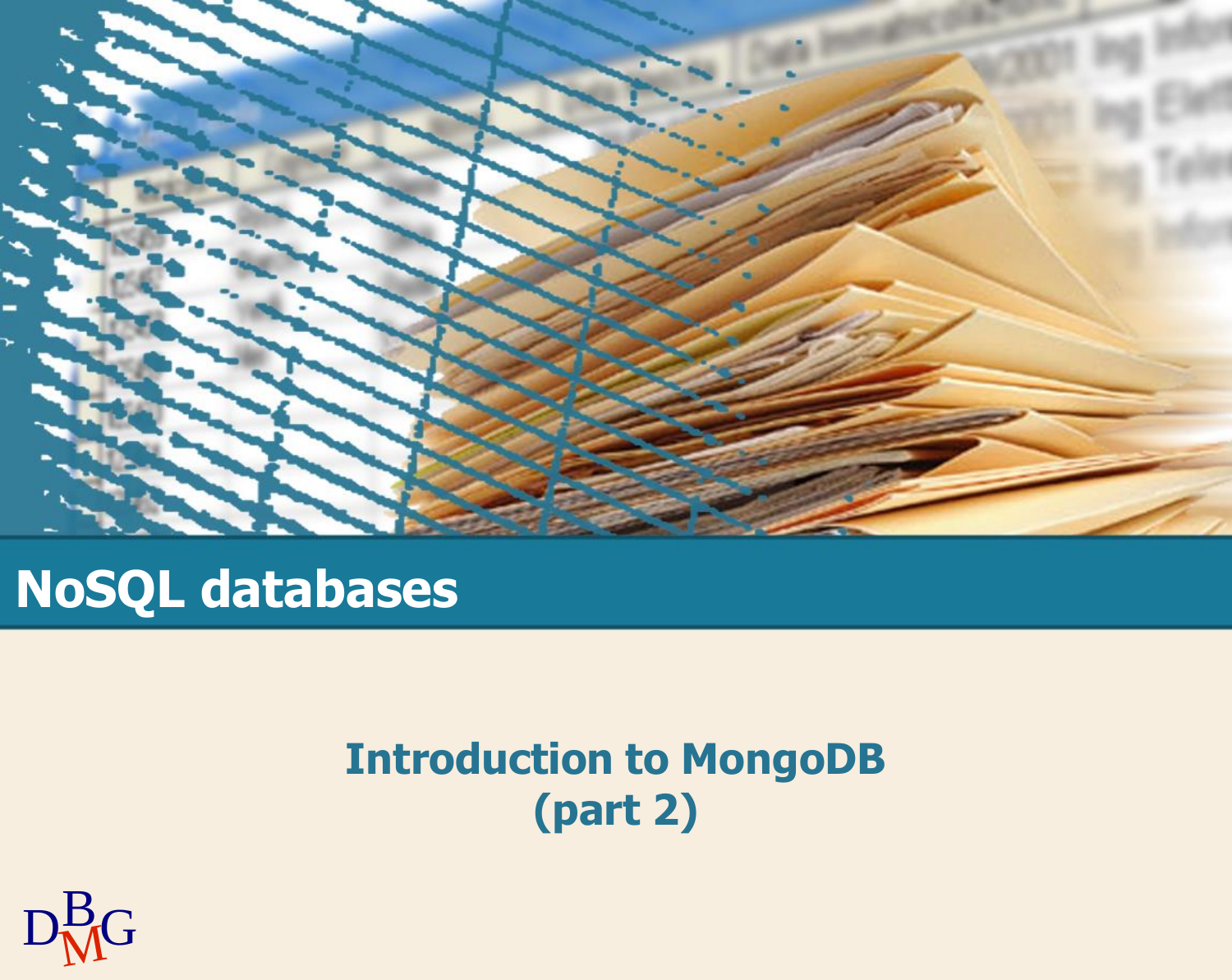

### **MongoDB**

#### **Databases and collections. insert, update, and delete operations.**

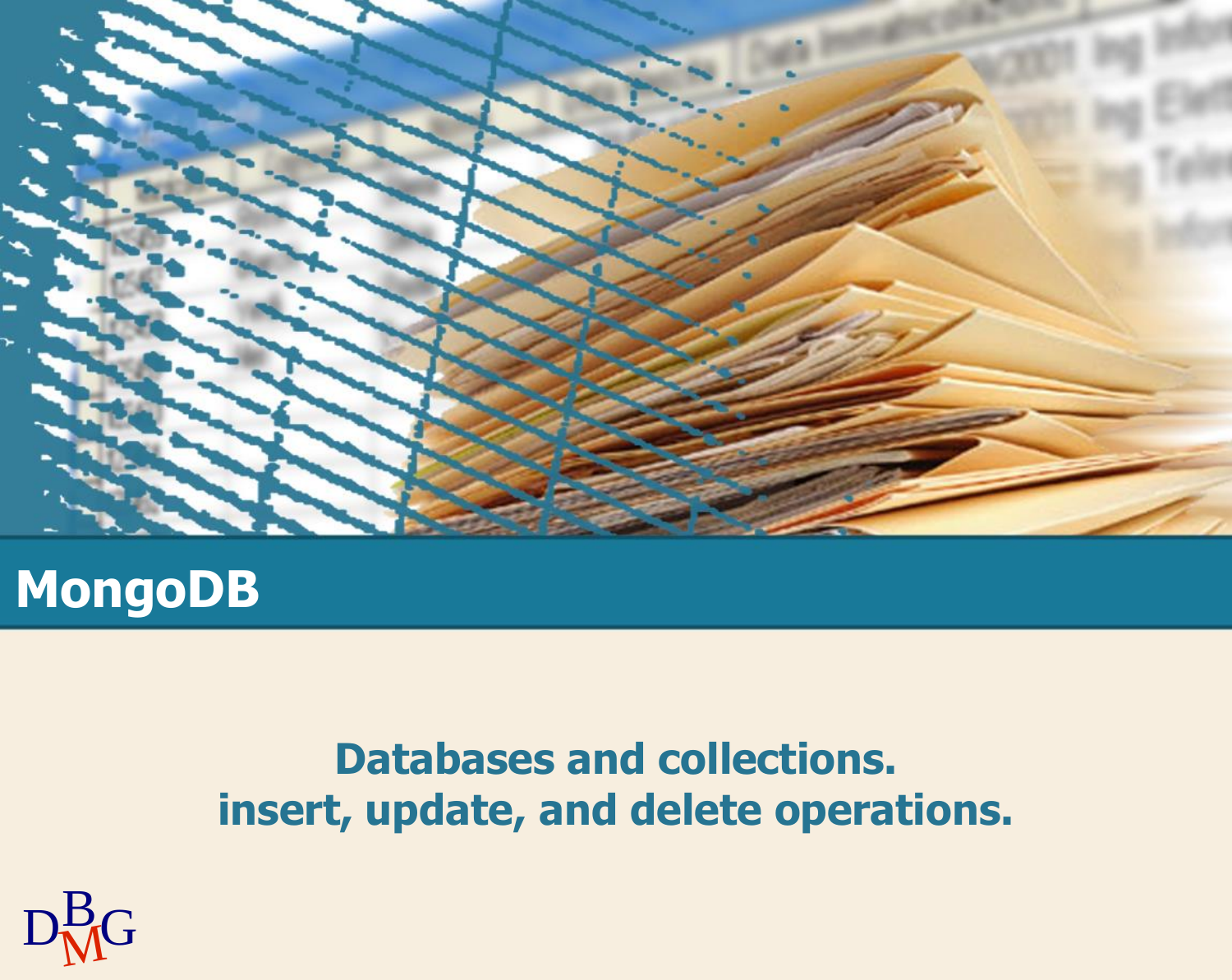Each **instance** of MongoDB can manage multiple **databases**

 $\Sigma$  Each database is composed of a set of **collections**

Each collection contains a set of **documents**

- The documents of each collection represent **similar** "objects"
	- However, remember that MongoDB is **schema-less**
	- You are not required to define the schema of the documents a-priori and objects of the same collections can be characterized by different fields

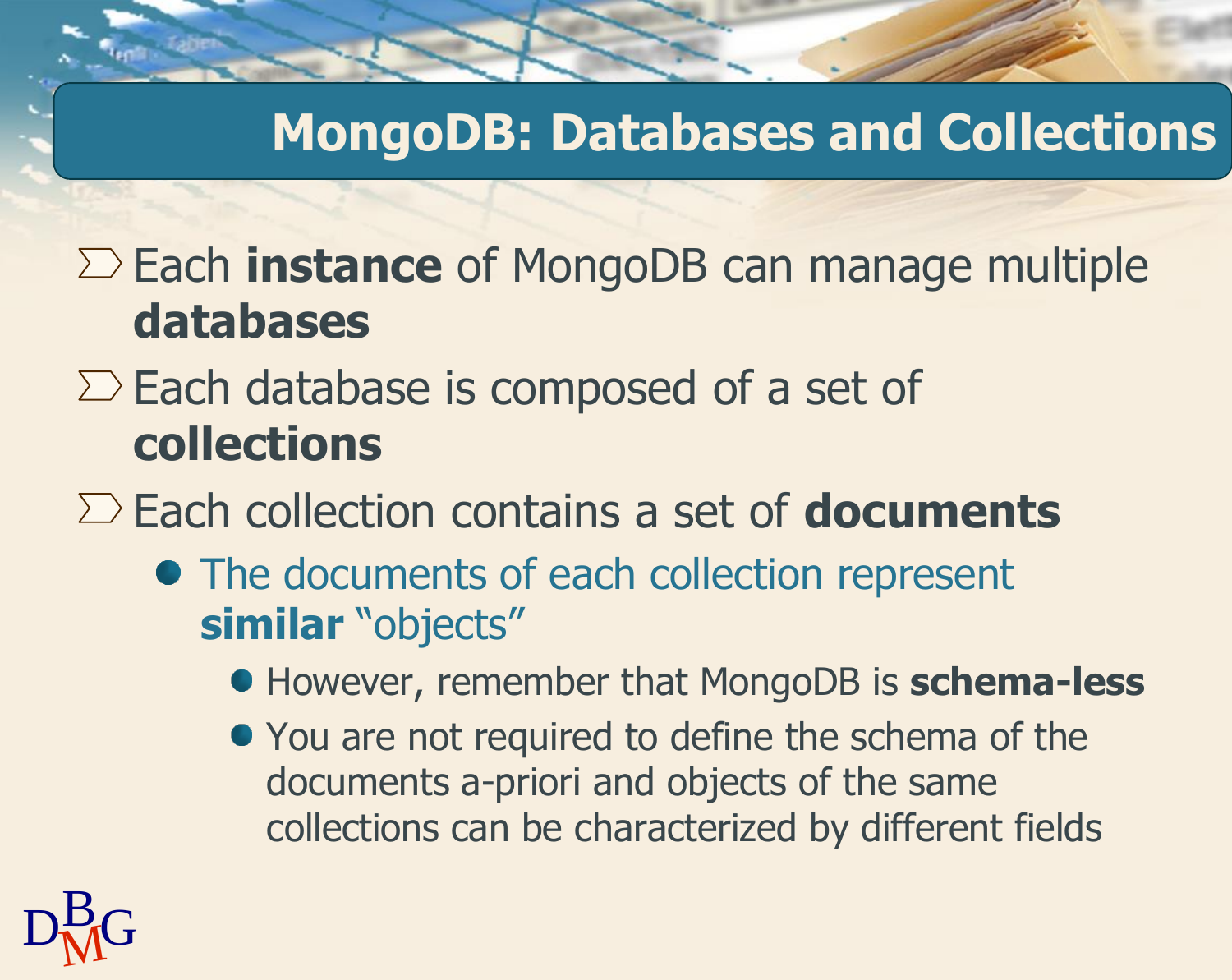$\Sigma$  Show the list of available databases

- **O** show databases;
- $\Sigma$  Select the database you are interested in
	- use <database name>;
- $\sum E. g.$ 
	- use deliverydb;

Note: shell commands vs GUI interface.

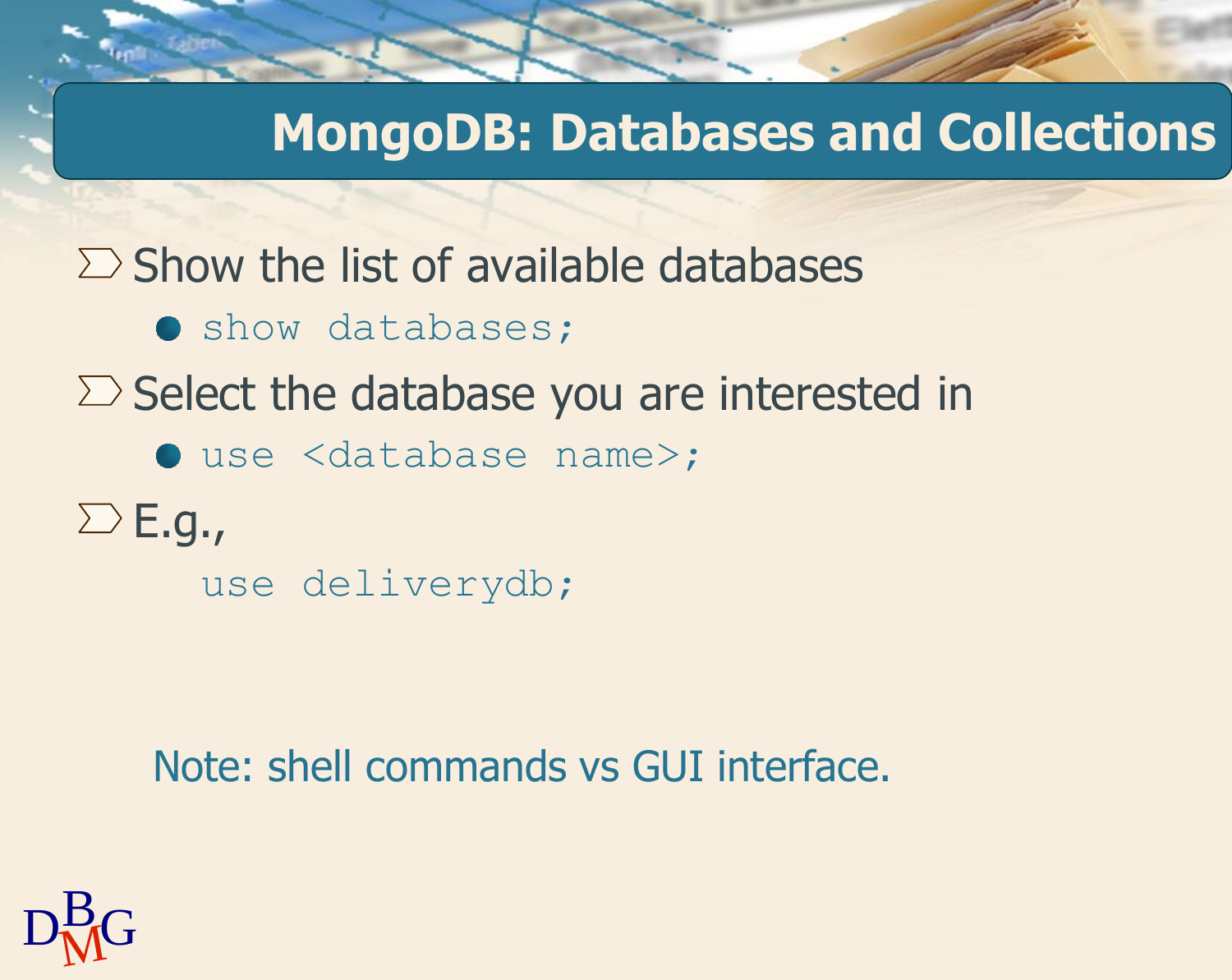$\sum$  Create a database and a collection inside the database

- Select the database by using the command use <database name>
- Then, create a collection
	- MongoDB creates a collection implicitly when the collection is first referenced in a command
- $\sum$  Delete/Drop a database
	- Select the database by using use <database name>
	- Execute the command db.dropDatabase()
- $\sum E. g_{\bullet}$

use deliverydb; db.dropDatabase();

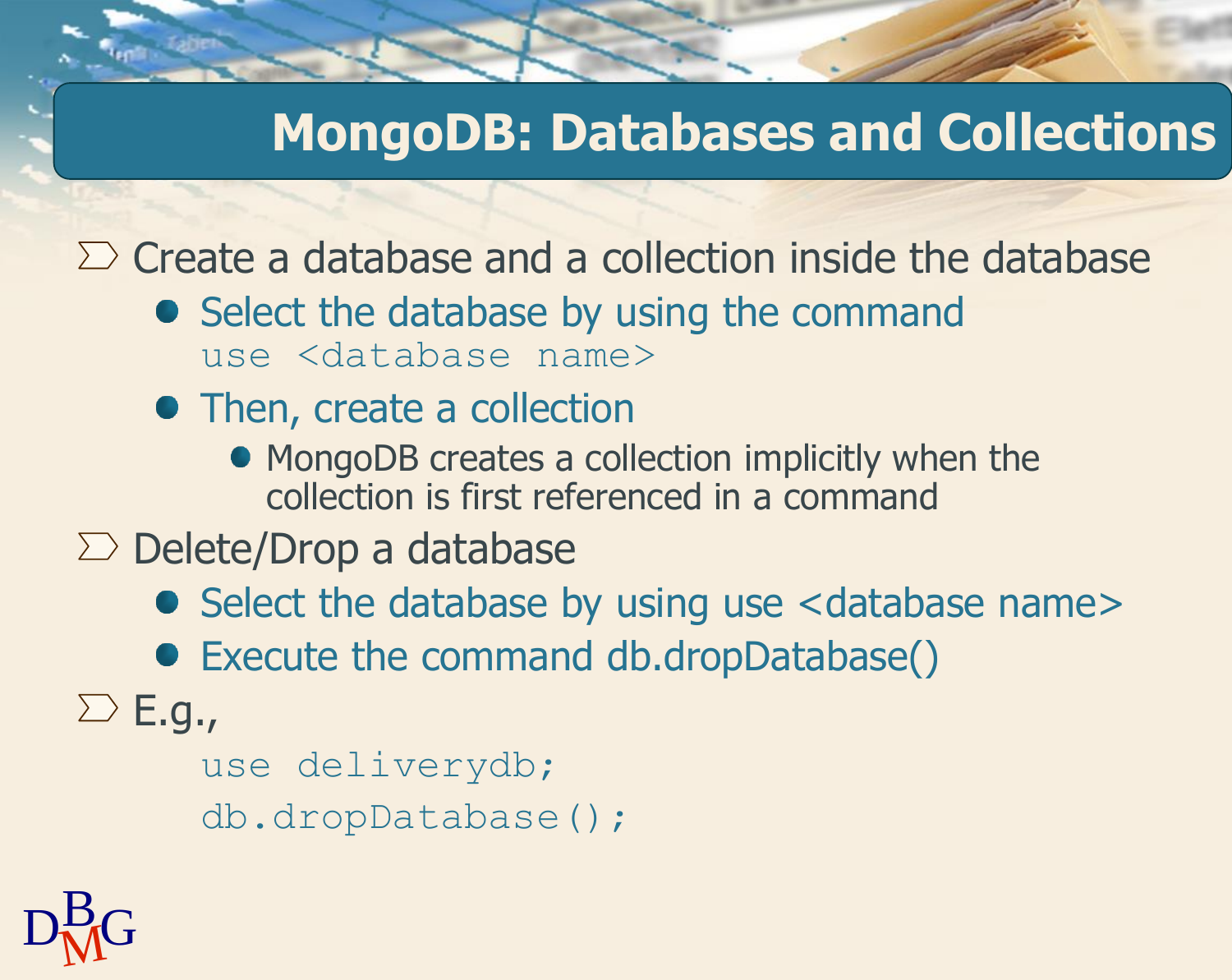- A collection stores documents, uniquely identified by a document "**\_id**"
- $\sum$  Create collections
	- **O** db.createCollection(<collection name>, <options>);
	- The collection is associated with the current database. Always select the database before creating a collection.
	- Options related to the collection size and indexing, e.g., e.g., to create a capped collection, or to create a new collection that uses document validation
- $\sum E.$ g.,

db.createCollection("authors", {capped: true});

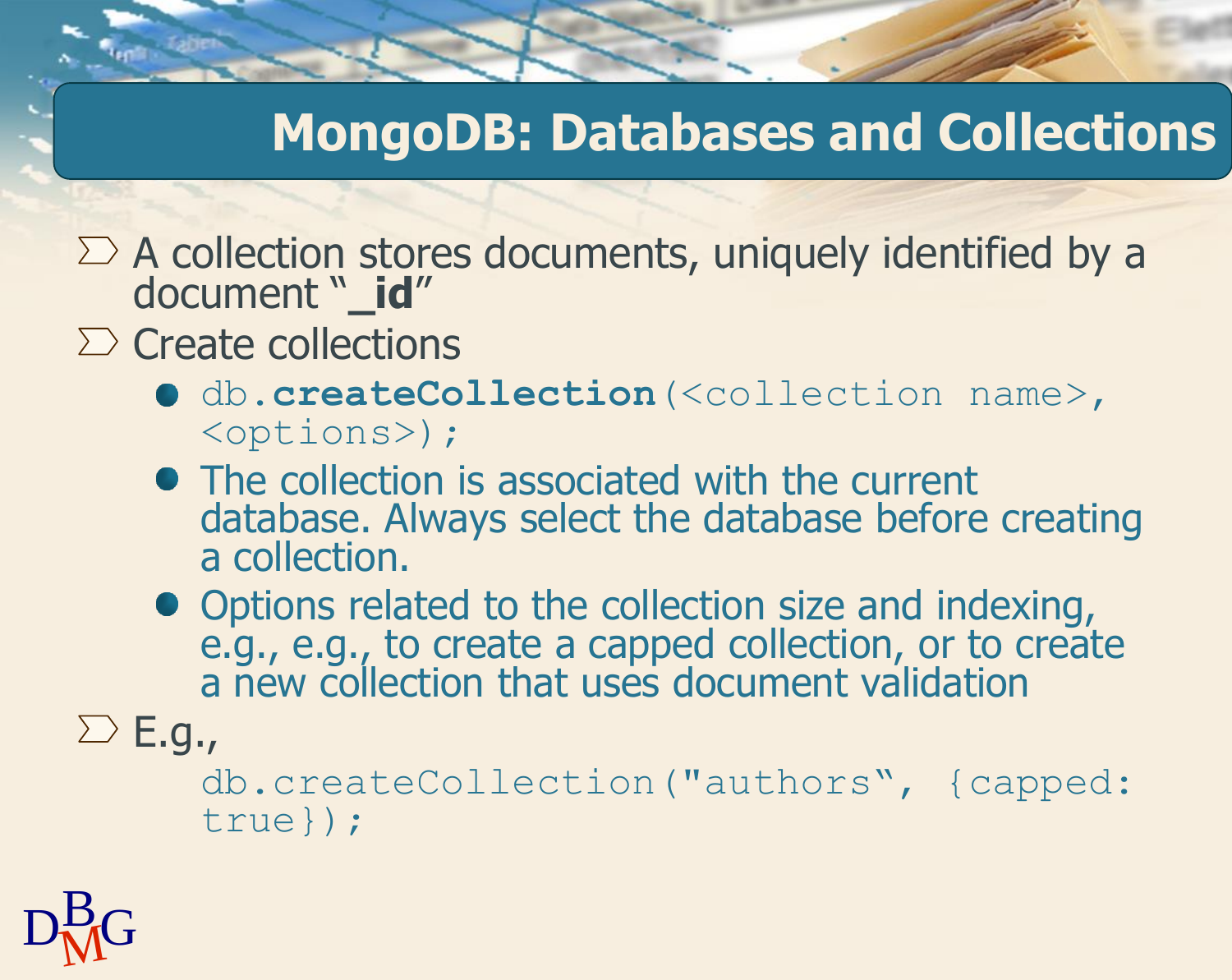$\Sigma$  Show collections show collections;

 $\sum$  Drop collections db.<collection name>.drop();  $\sum E. g.$ db.authors.drop();

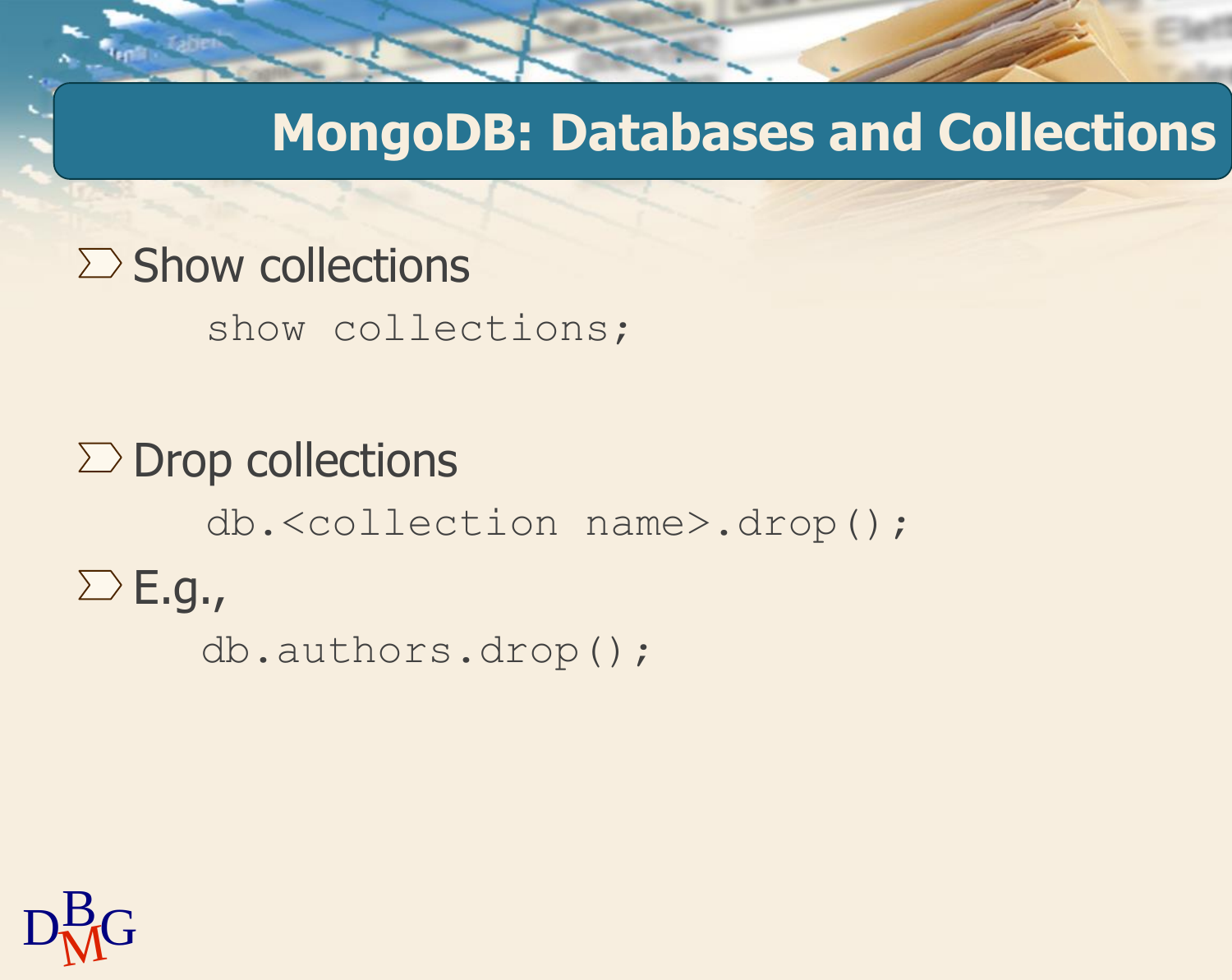#### **MongoDB: Read/Insert/Update data**

| <b>MongoDB</b>                                                                                                      | <b>Relational database</b>                                                       |
|---------------------------------------------------------------------------------------------------------------------|----------------------------------------------------------------------------------|
| db. users.find()                                                                                                    | <b>SELECT</b> * FROM users                                                       |
| db.users.insert({<br>user id: 'bcd001',<br>age: 45,<br>status: $'A'$ })                                             | <b>INSERT INTO</b><br>users (user id, age, status)<br>VALUES ('bcd001', 45, 'A') |
| db.users.update(<br>{ age: { \$gt: 25 } },<br>{ \$set: { status:<br>$\{C^{\dagger}\}\}$ ,<br>$\{$ multi: true $\})$ | <b>UPDATE</b> users<br>SET status = $'C'$<br>WHERE age $> 25$                    |

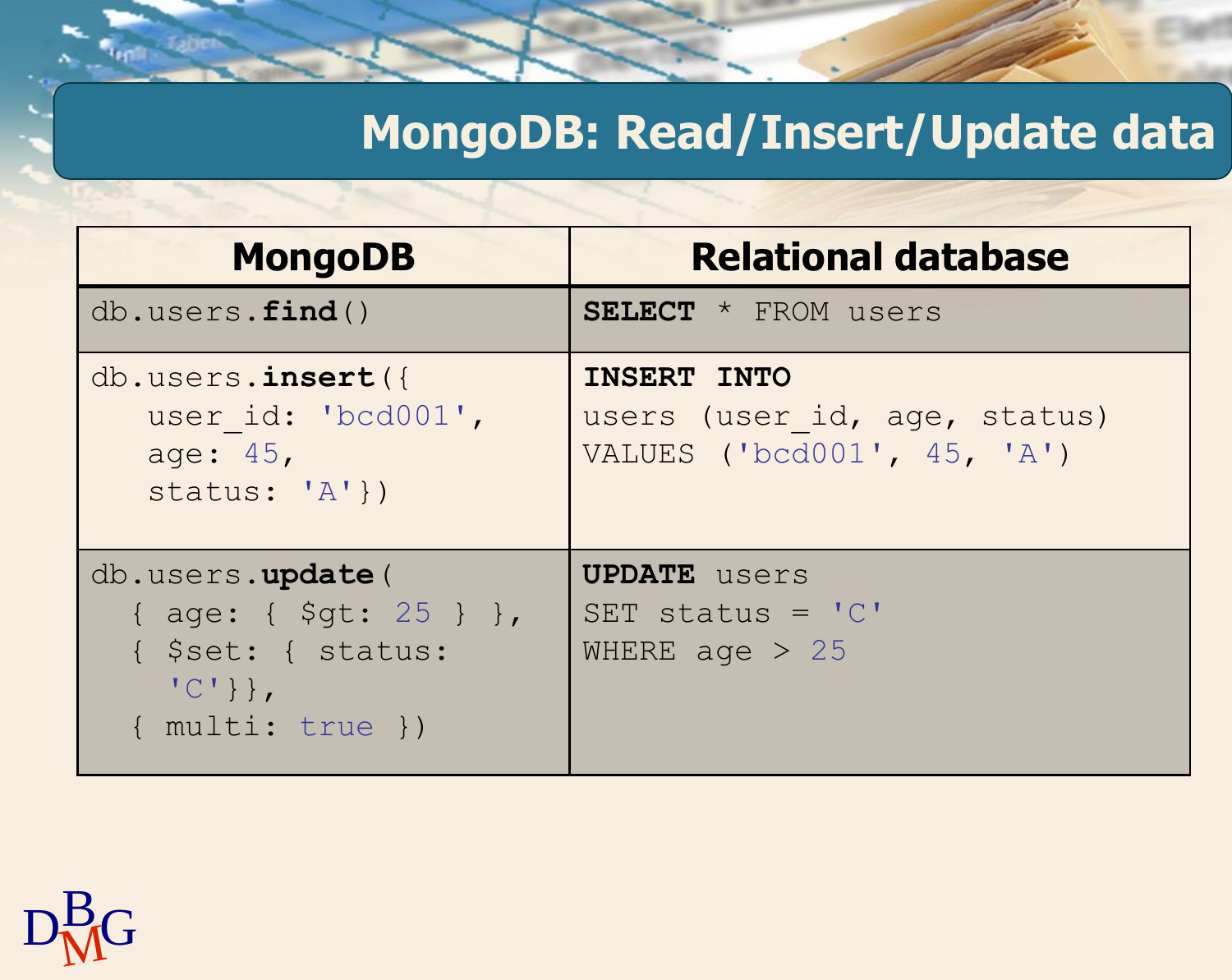#### $\Sigma$  Insert a single document in a collection

● db.<collection name>.insertOne( {<set of the field:value pairs of the new document>} );

 $\sum E. g.$ db.people.insertOne( { user id: "abc123", age: 55, status: "A" } );

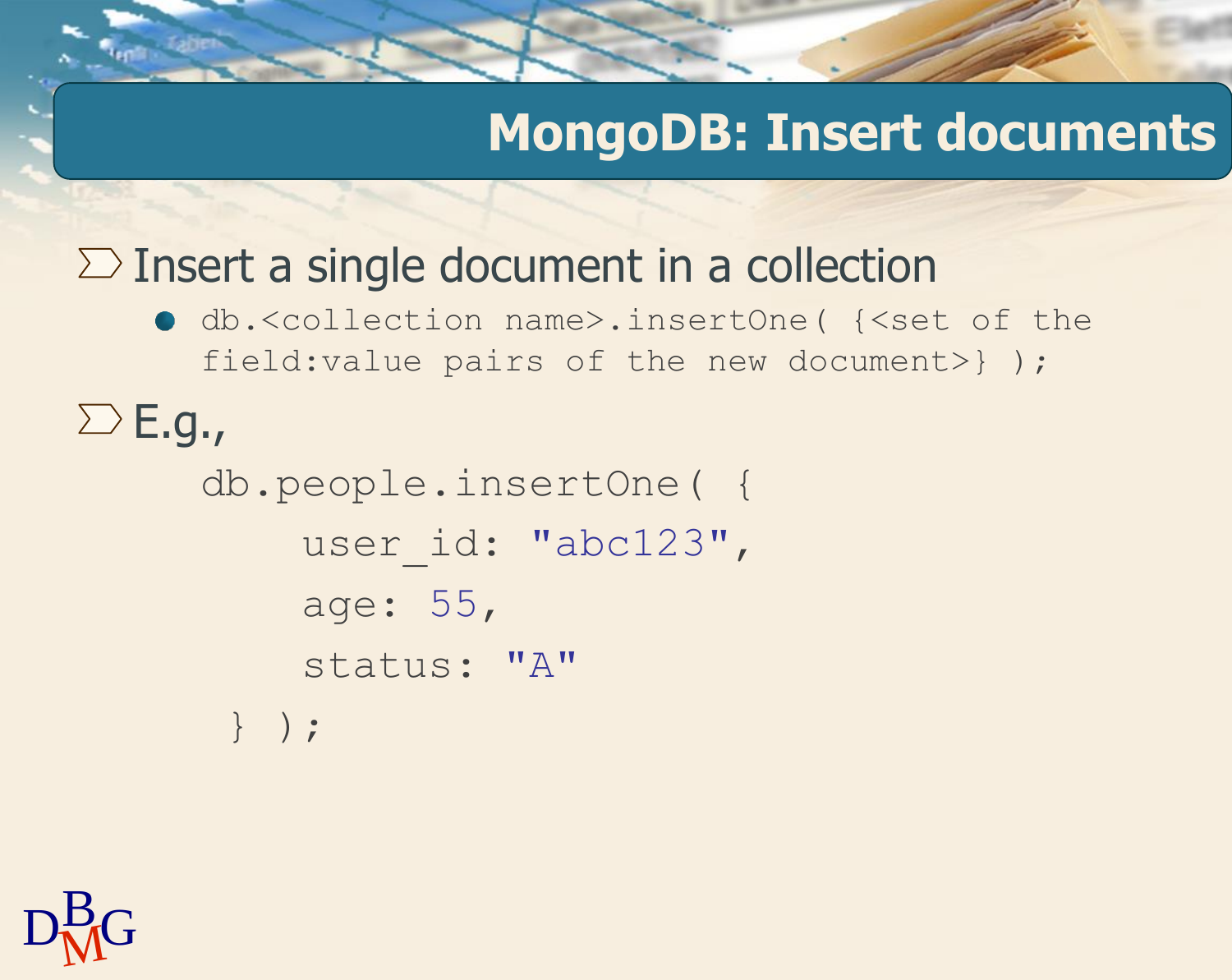#### $\Sigma$  Insert a single document in a collection

db.<collection name>.insertOne( {<set of the field:value pairs of the new document>} );

 $\sum E. g.$ db.people.insertOne( {

```
user id: "abc123",
         age: 55,
          status: "A"
       } );
Field name
```
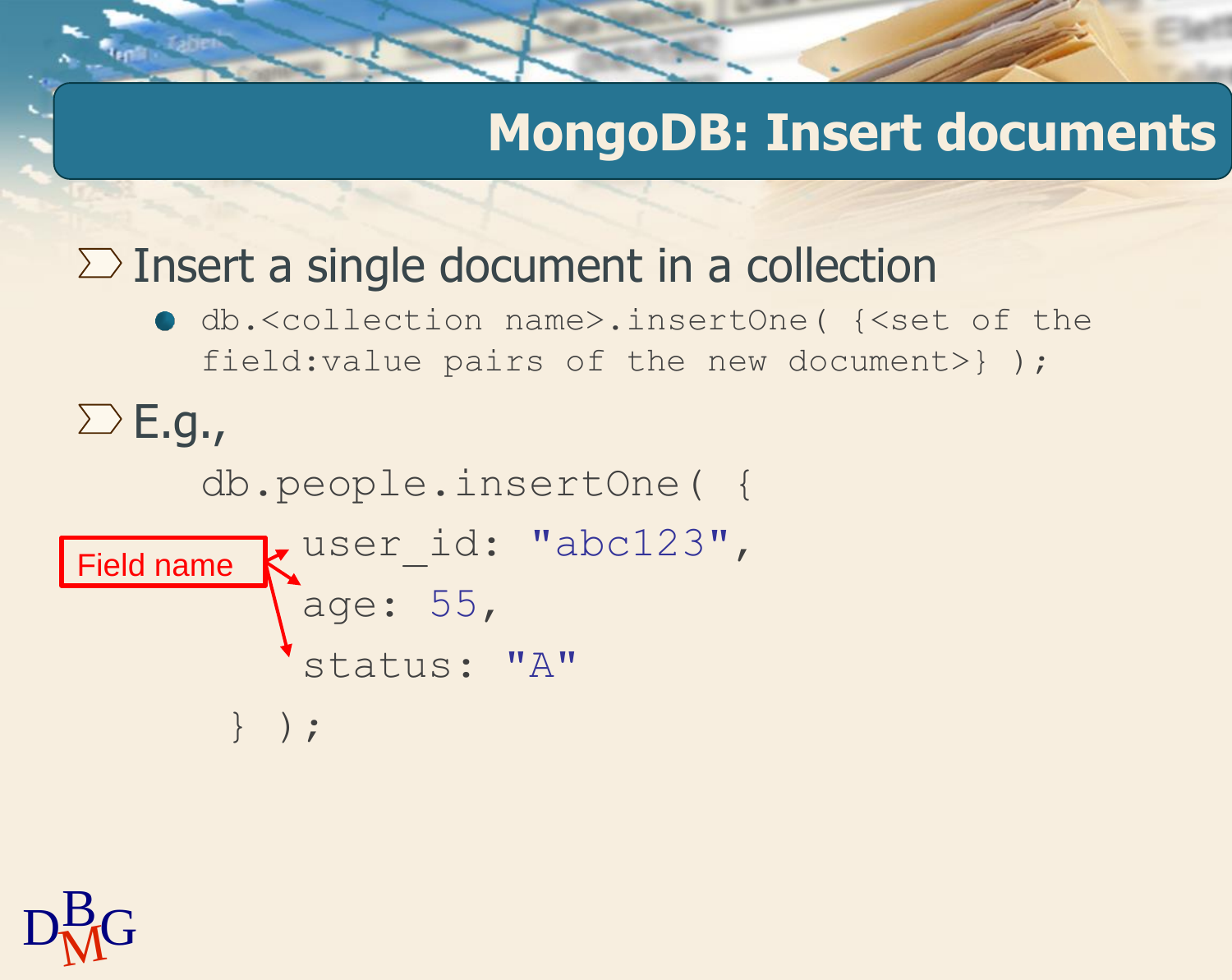#### $\Sigma$  Insert a single document in a collection

● db.<collection name>.insertOne( {<set of the field:value pairs of the new document>} );

 $\sum E. g.$ 



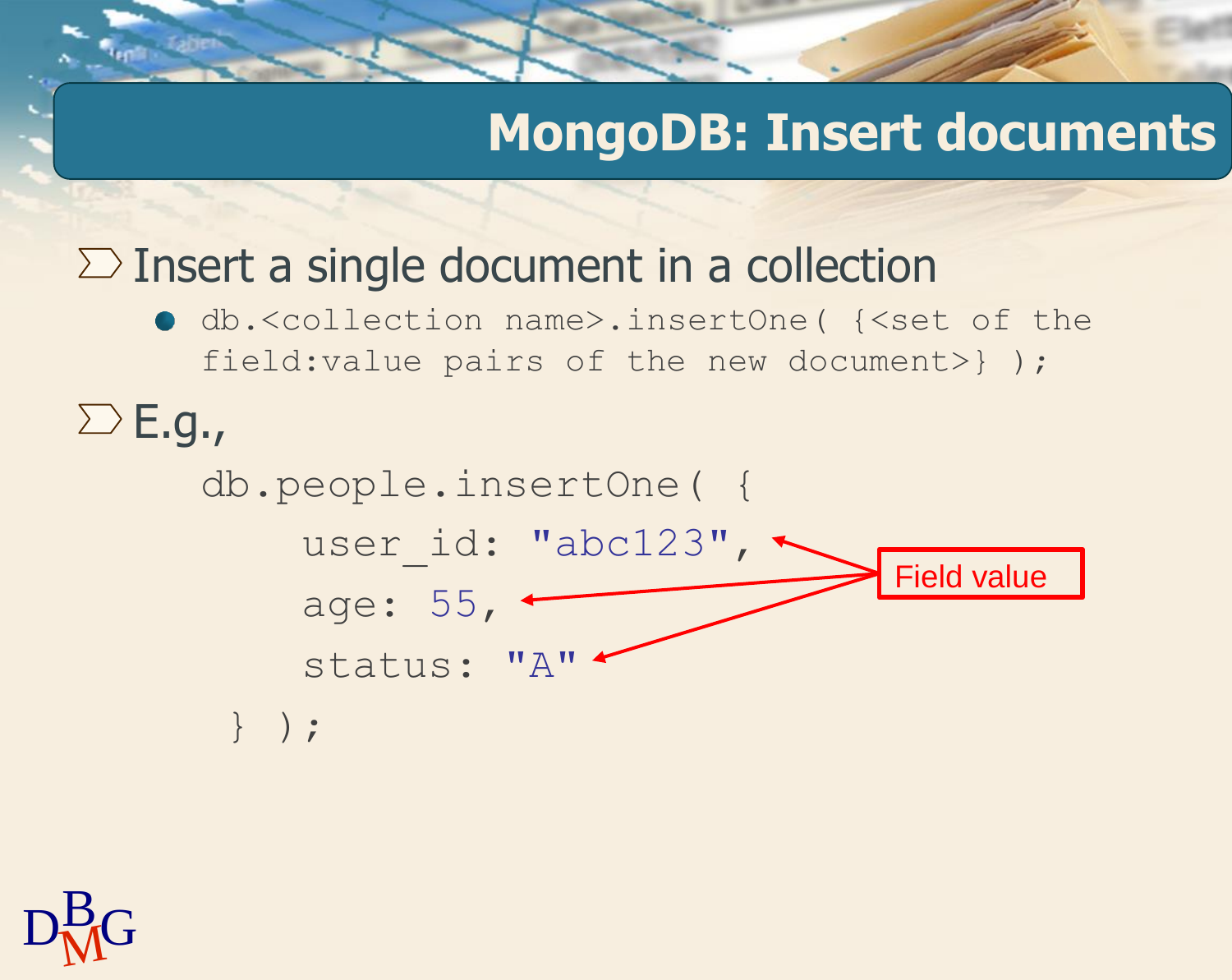#### $\Sigma$  Insert a single document in a collection

db.<collection name>.insertOne( {<set of the field:value pairs of the new document>} );

Now people contains a new document representing a user with:

> user id: "abc123", age: 55 status: "A"

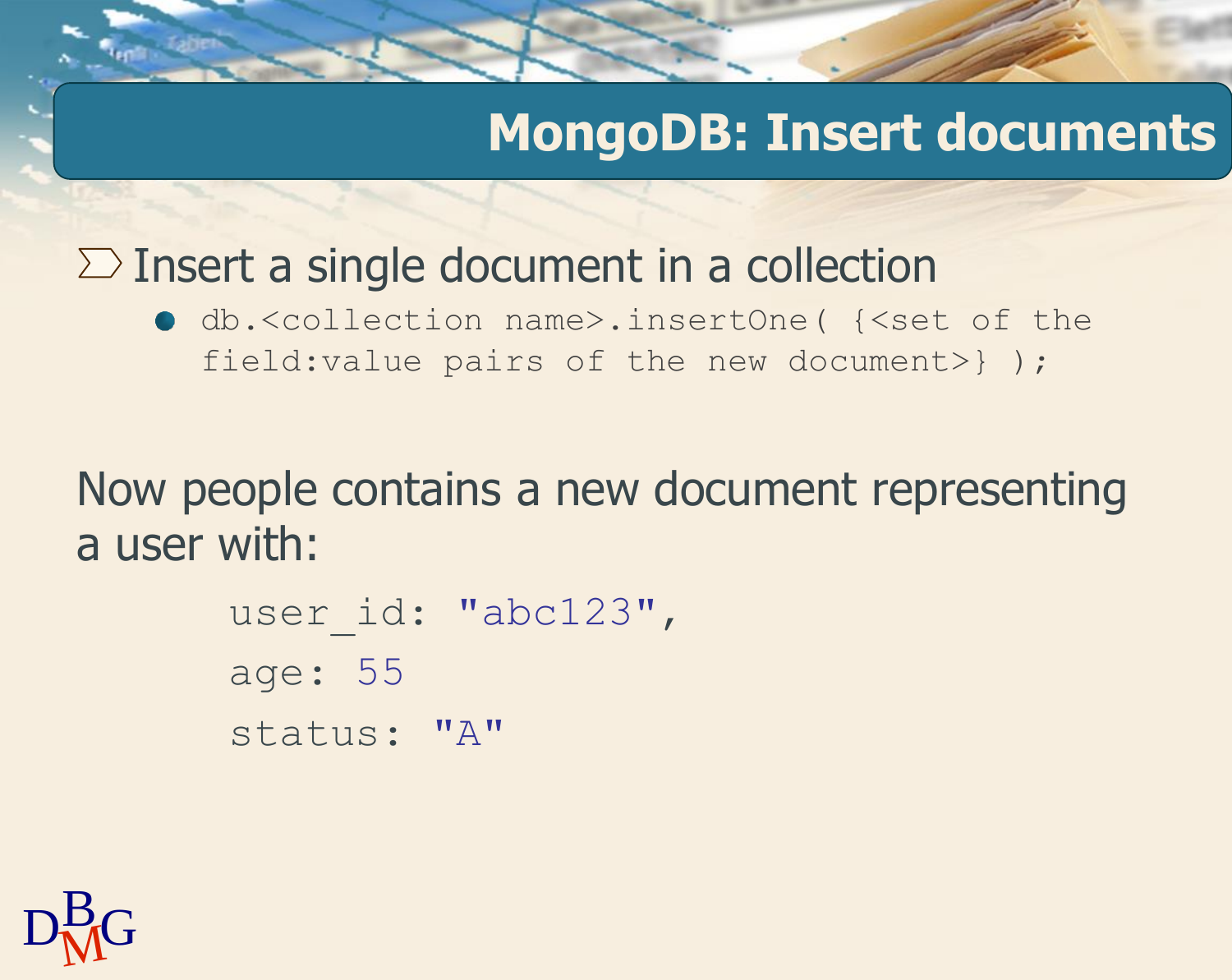

Now people contains a new document representing a user with:

user id: "abc124", age: 45

and an array favorite colors containing the values "blue" and "green"

$$
D_{\rm M}^{\rm B}G
$$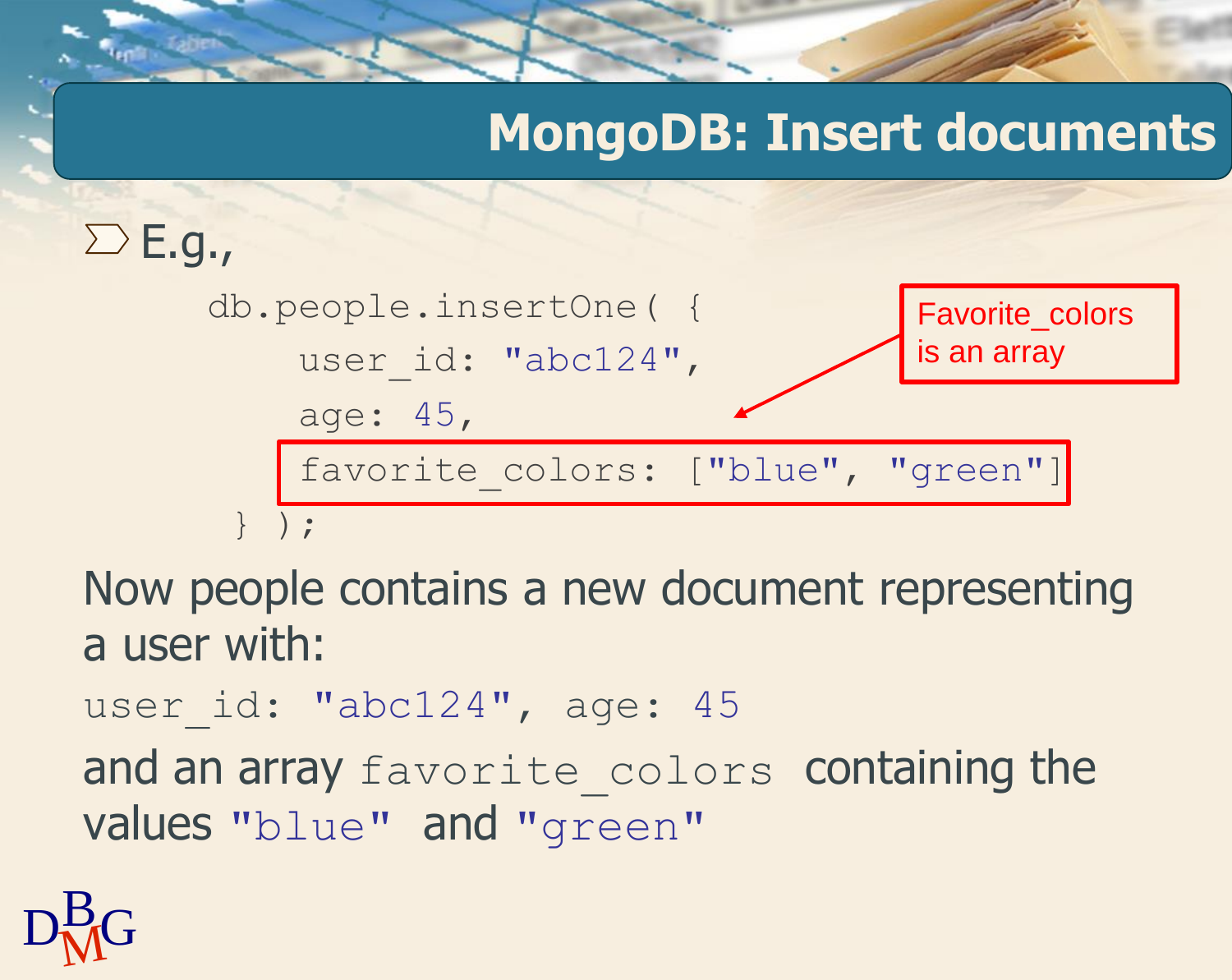

Example of a document containing a nested document

 $D_M^B G$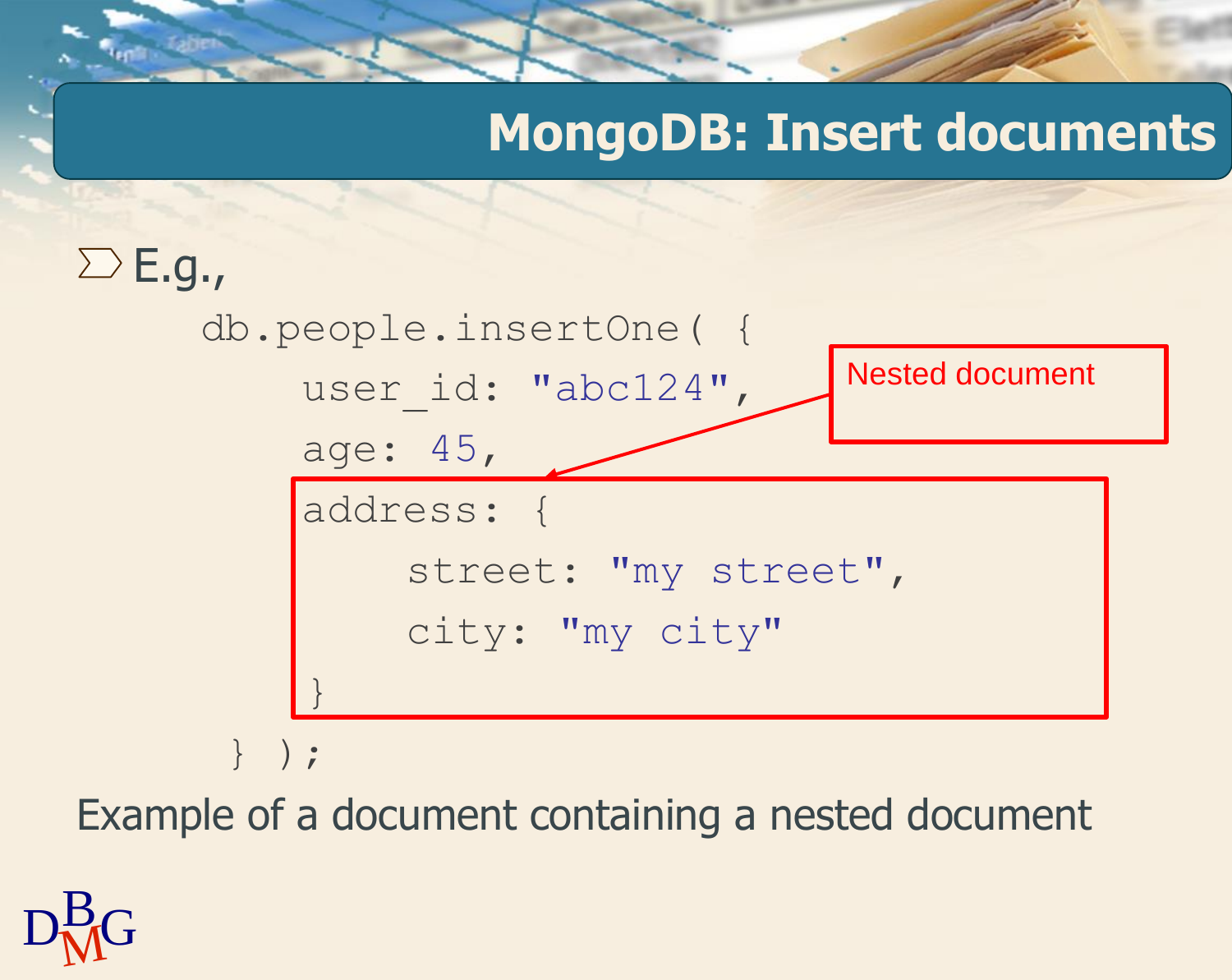### **MongoDB: inserting data**

New data needs to be **inserted into** the database.

- Each SQL tuple corresponds to a MongoDB document
- $\sum$  The primary key  $\exists$  id is automatically added if the id field is not specified.

| <b>MySQL clause</b> | <b>MongoDB operator</b> |
|---------------------|-------------------------|
| INSERT INTO         | insertOne()             |

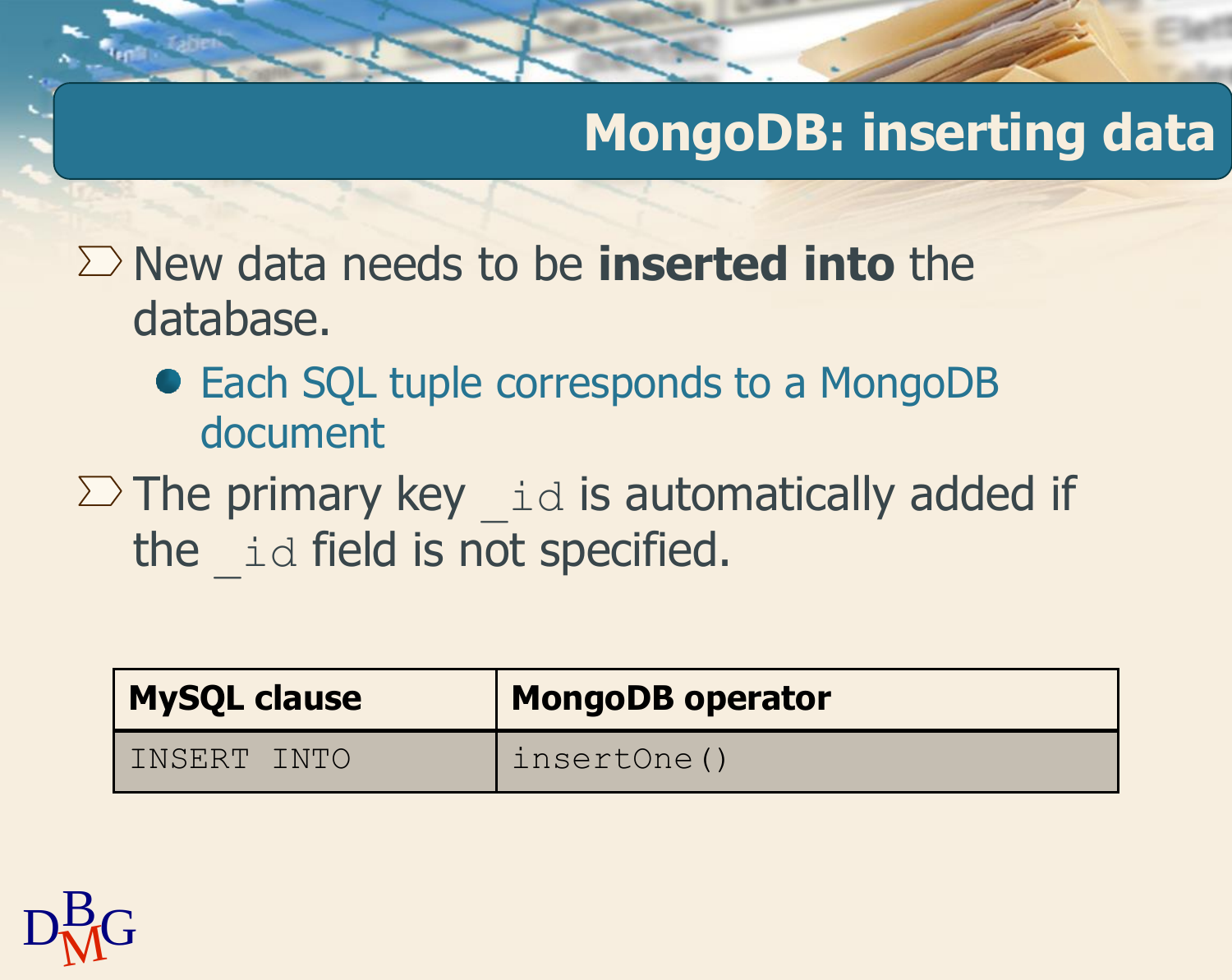## **MongoDB: inserting data**

| <b>MySQL clause</b> | <b>MongoDB operator</b> |
|---------------------|-------------------------|
| INSERT INTO         | insertOne()             |

| INSERT INTO       | db.people.insertOne( |
|-------------------|----------------------|
| people (user id,  |                      |
| age,              | user id: "bcd001",   |
| status)           | age: 45,             |
| VALUES ("bcd001", | status: "A"          |
| 45.               |                      |
| $"A"$ )           |                      |

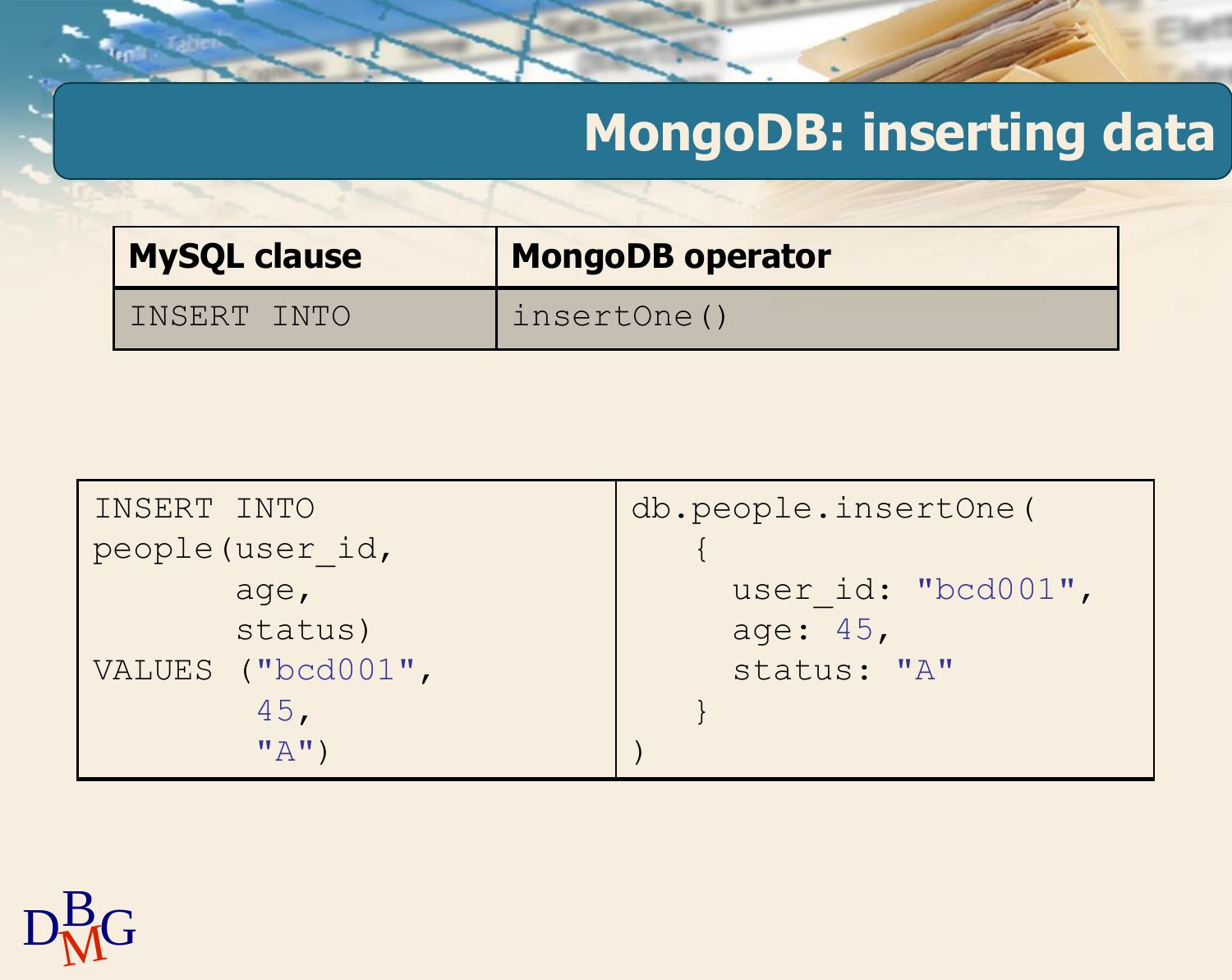### **MongoDB: inserting data**

 $\Sigma$  Insert multiple documents in a single statement: operator insertMany()

```
db.products.insertMany( [
      { user_id: "abc123", age: 30, status: "A"},
      { user_id: "abc456", age: 40, status: "A"},
      { user_id: "abc789", age: 50, status: "B"}
   ] );
```
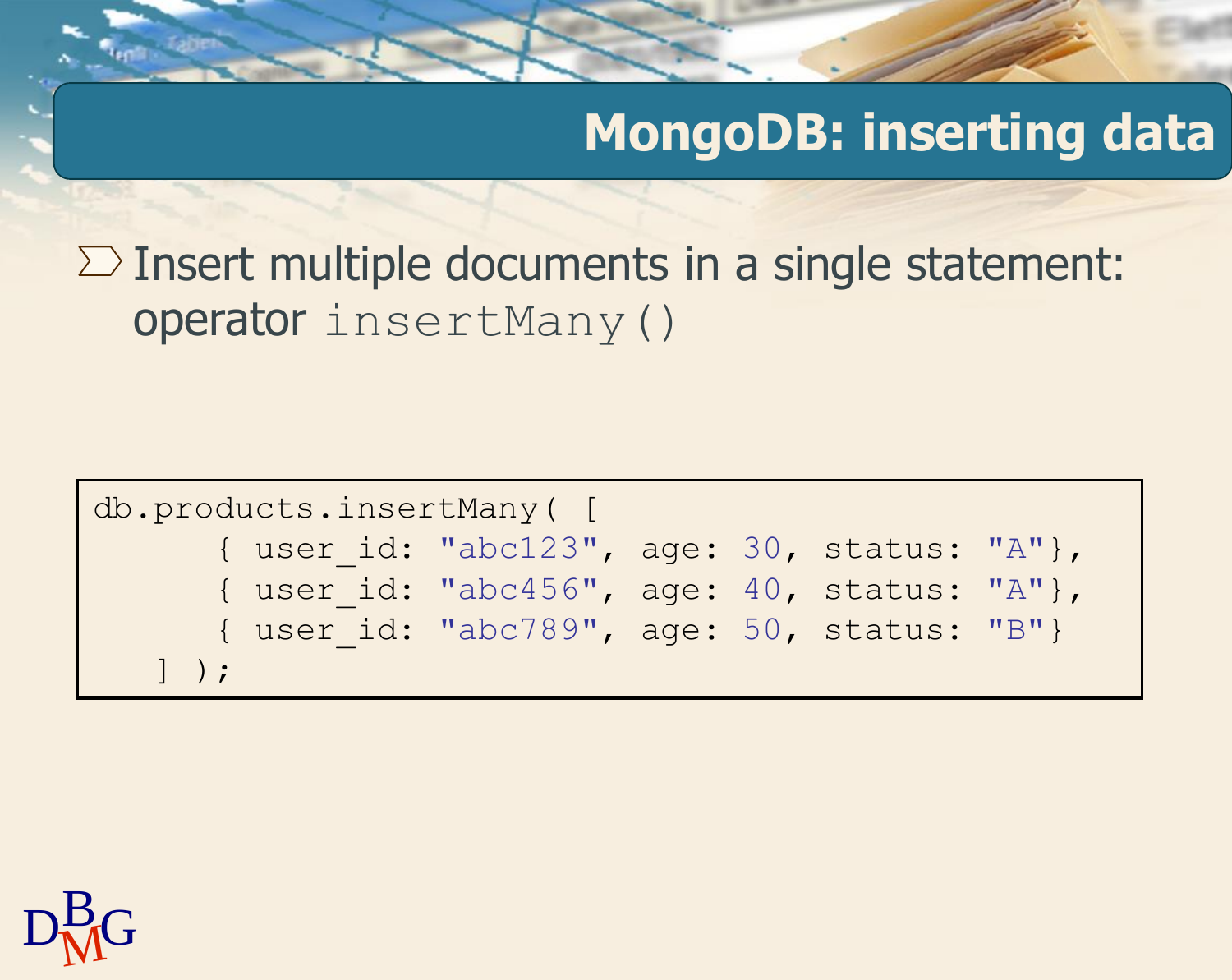#### $\Sigma$  Insert many documents with one single command

● db.<collection name>.insertMany( [<comma separated list of documents> 1);

 $\sum E.$ g., db.people.insertMany([ {user\_id: "abc123", age: 55, status: "A"}, {user\_id: "abc124", age: 45, favorite colors: ["blue", "green"] } ] );

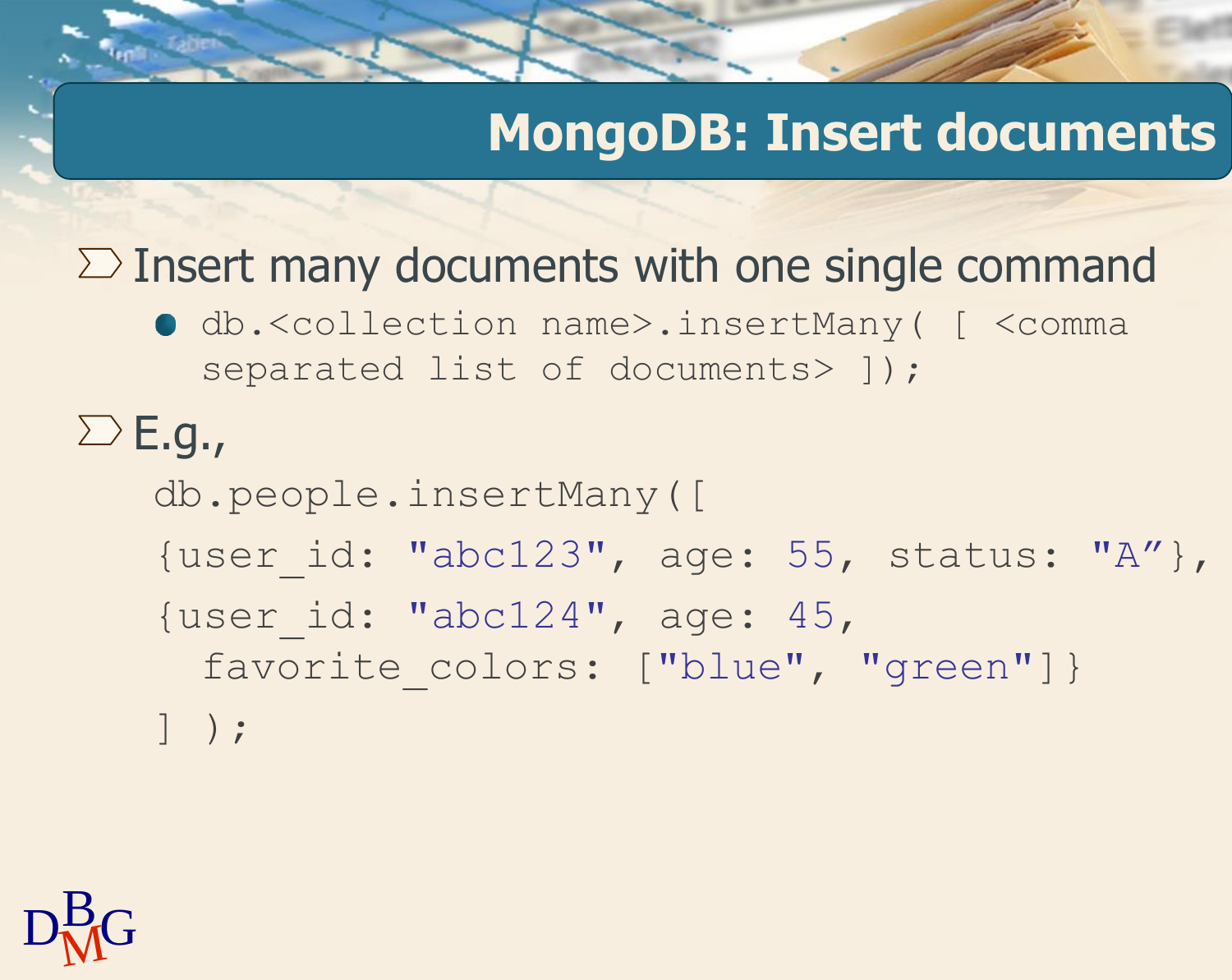#### **MongoDB: Document update**

 $\Sigma$  Documents can be updated by using

- db.collection.updateOne(<filter>, <update>, <options>)
- db.collection.updateMany(<filter>, <update>, <options>)
- $\bullet$  <filter> = filter condition. It specifies which documents must be updated
- $\bullet$  <update> = specifies which fields must be updated and their new values
- $\bullet$  <options> = specific update options

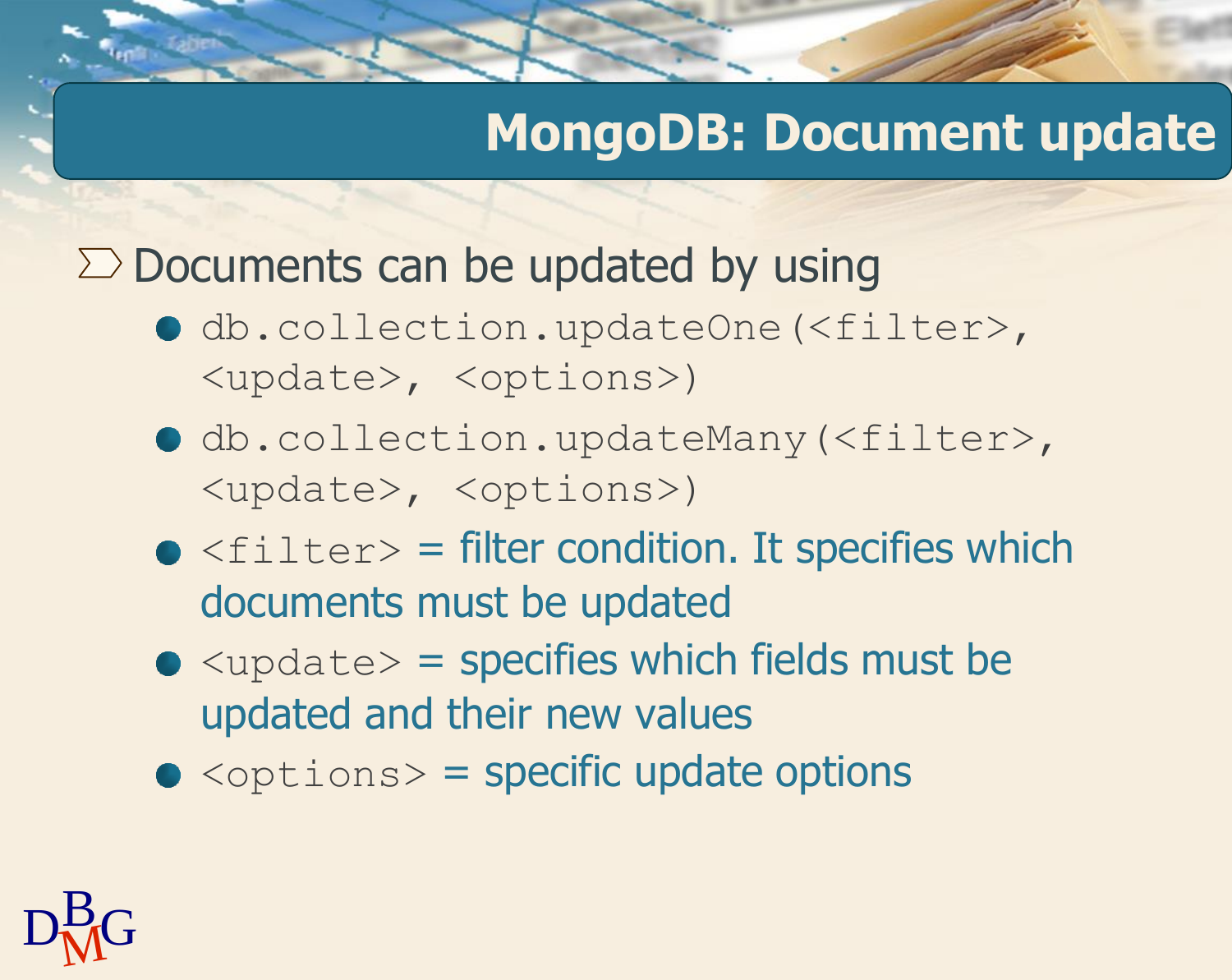#### **MongoDB: Document update**

```
\sum E. g.db.inventory.updateMany(
       { "qty": { $lt: 50 } },
       {
         $set: { "size.uom": "in", status: "P" },
         $currentDate: { lastModified: true }
       }
    )
```
• This operation updates all documents with qty<50

It sets the value of the size.uom field to "in", the value of the status field to "P", and the value of the lastModified field to the current date.

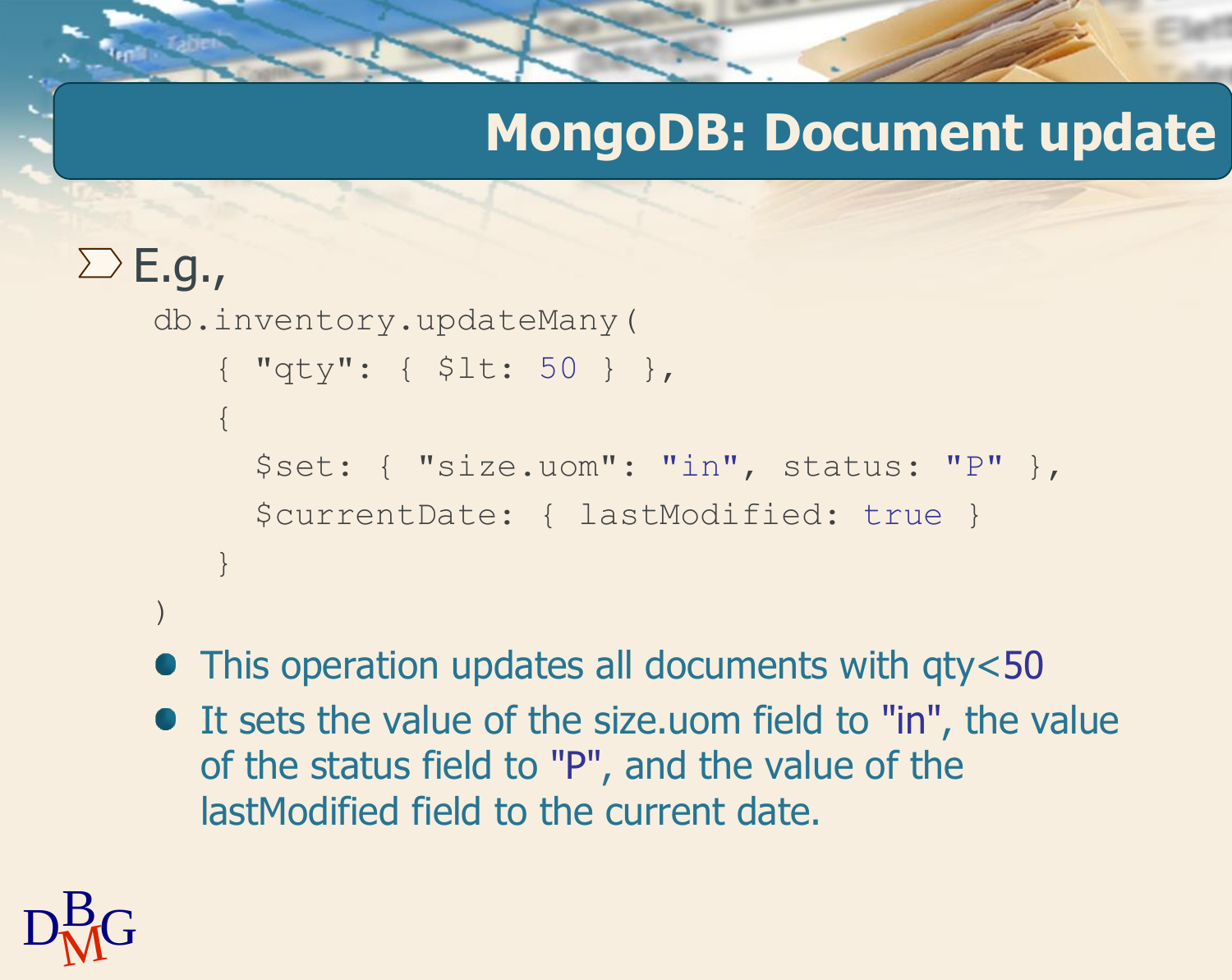### **MongoDB: updating data**

 $\Sigma$  Tuples to be updated should be selected using the WHERE statements

| <b>MySQL clause</b>           | <b>MongoDB operator</b>               |
|-------------------------------|---------------------------------------|
| UPDATE <table></table>        | db. <table>.updateMany(</table>       |
| SET <statement></statement>   | { <condition> },</condition>          |
| WHERE <condition></condition> | $\{$ \$set: $\{$ < statement > $\}$ } |

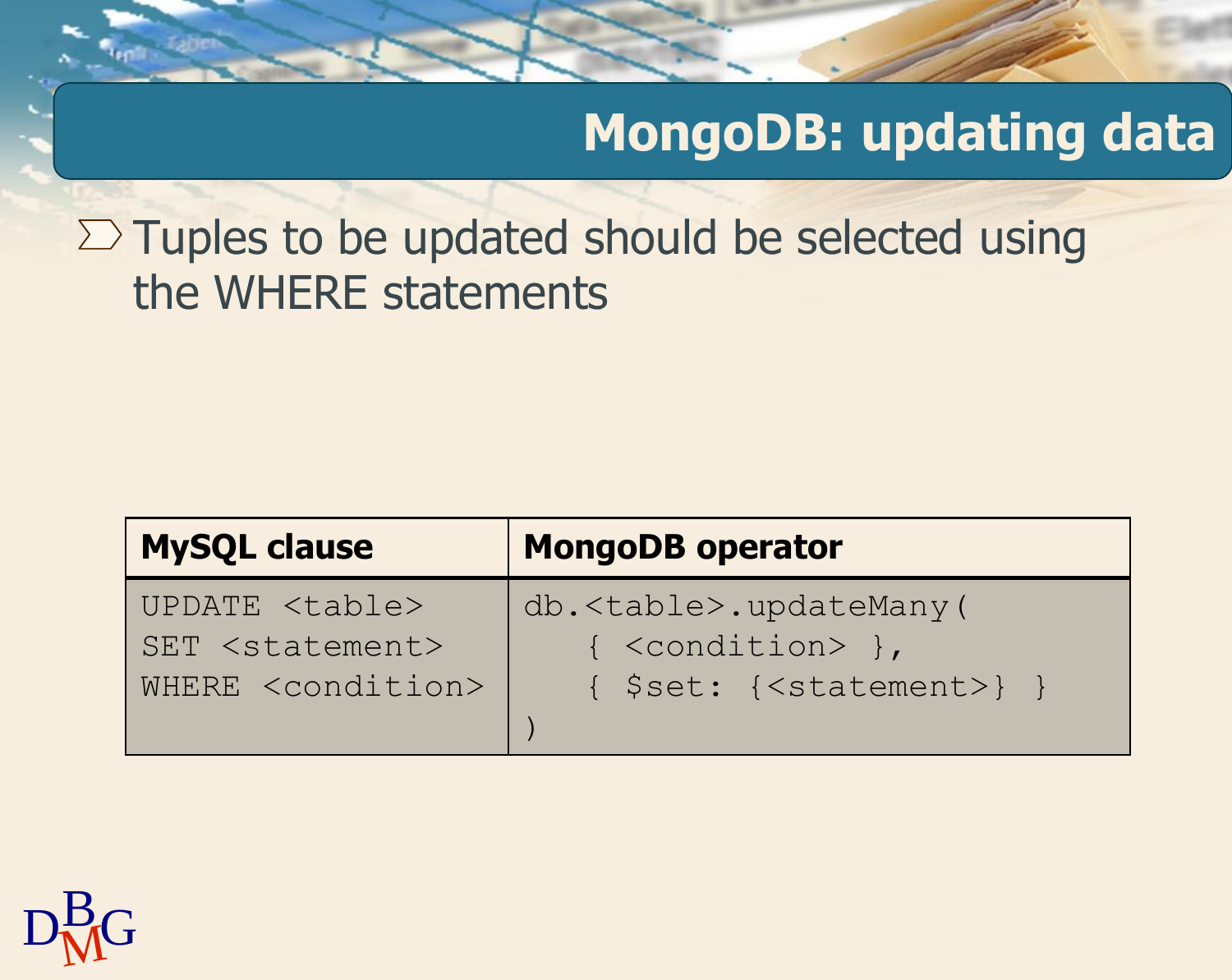# **MongoDB: updating data**

| <b>MySQL clause</b>           | <b>MongoDB operator</b>               |
|-------------------------------|---------------------------------------|
| UPDATE <table></table>        | db. <table>.updateMany(</table>       |
| SET <statement></statement>   | { <condition> },</condition>          |
| WHERE <condition></condition> | $\{$ \$set: $\{$ < statement > $\}$ } |
|                               |                                       |

| UPDATE people      | db.people.updateMany(     |
|--------------------|---------------------------|
| SET status = $"C"$ | { age: { \$gt: 25 } },    |
| WHERE age $> 25$   | { \$set: { status: "C" }} |
|                    |                           |

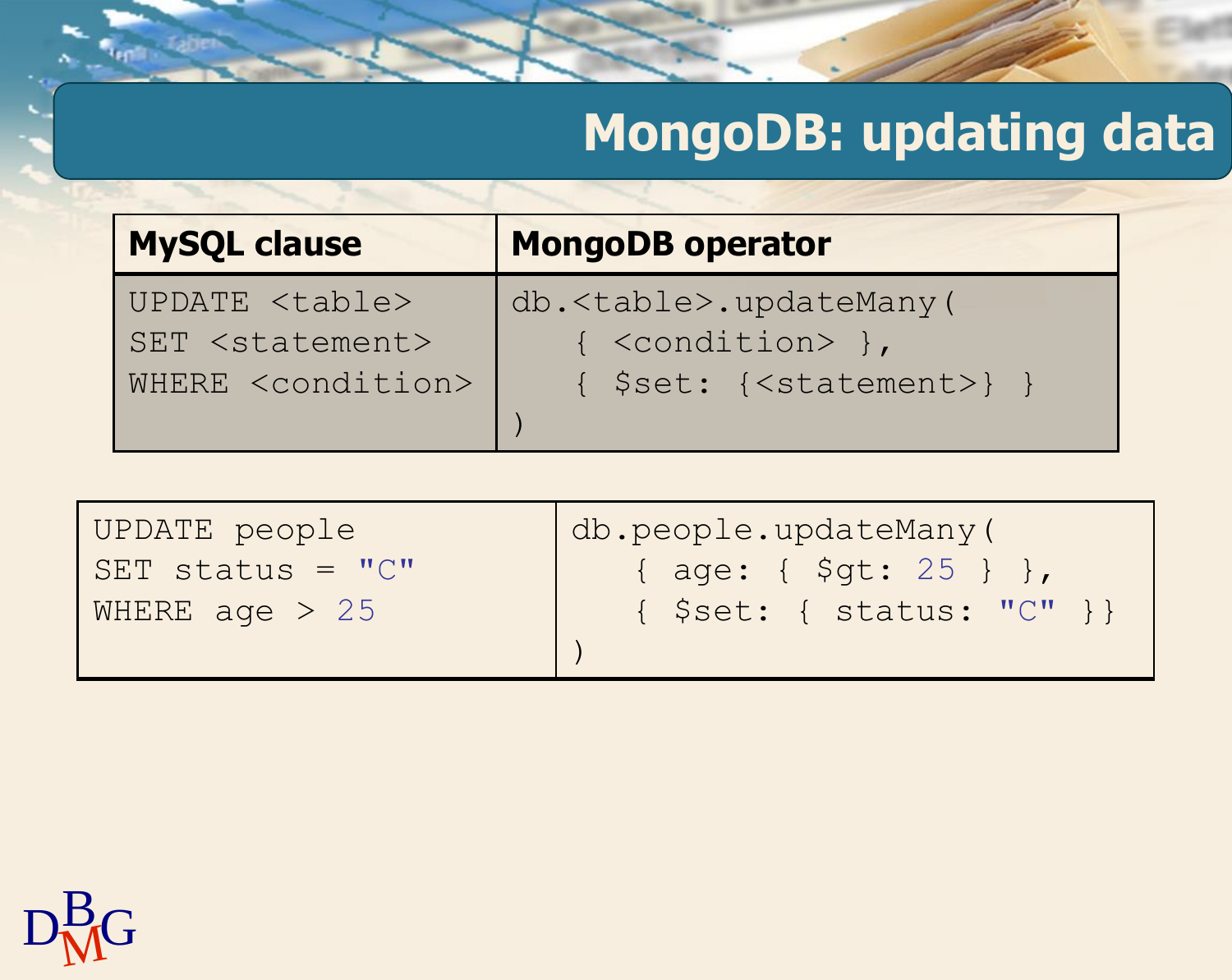# **MongoDB: updating data**

| <b>MySQL clause</b>           | <b>MongoDB operator</b>               |
|-------------------------------|---------------------------------------|
| UPDATE <table></table>        | db. <table>.updateMany(</table>       |
| SET <statement></statement>   | { <condition> },</condition>          |
| WHERE <condition></condition> | $\{$ \$set: $\{$ < statement > $\}$ } |
|                               |                                       |

| UPDATE people        | db.people.updateMany(                                               |
|----------------------|---------------------------------------------------------------------|
| SET status = $"C"$   | { age: { \$gt: 25 } },                                              |
| WHERE age $> 25$     | $\{$ \$set: { status: " $C$ " } }                                   |
| UPDATE people        | db.people.updateMany(                                               |
| SET age = $age + 3$  | $\{$ status: "A" },                                                 |
| WHERE status = $"A"$ | { $  $i$ nc: { age: 3 }} }                                          |
|                      | The <i>Sinc</i> operator increments a<br>field by a specified value |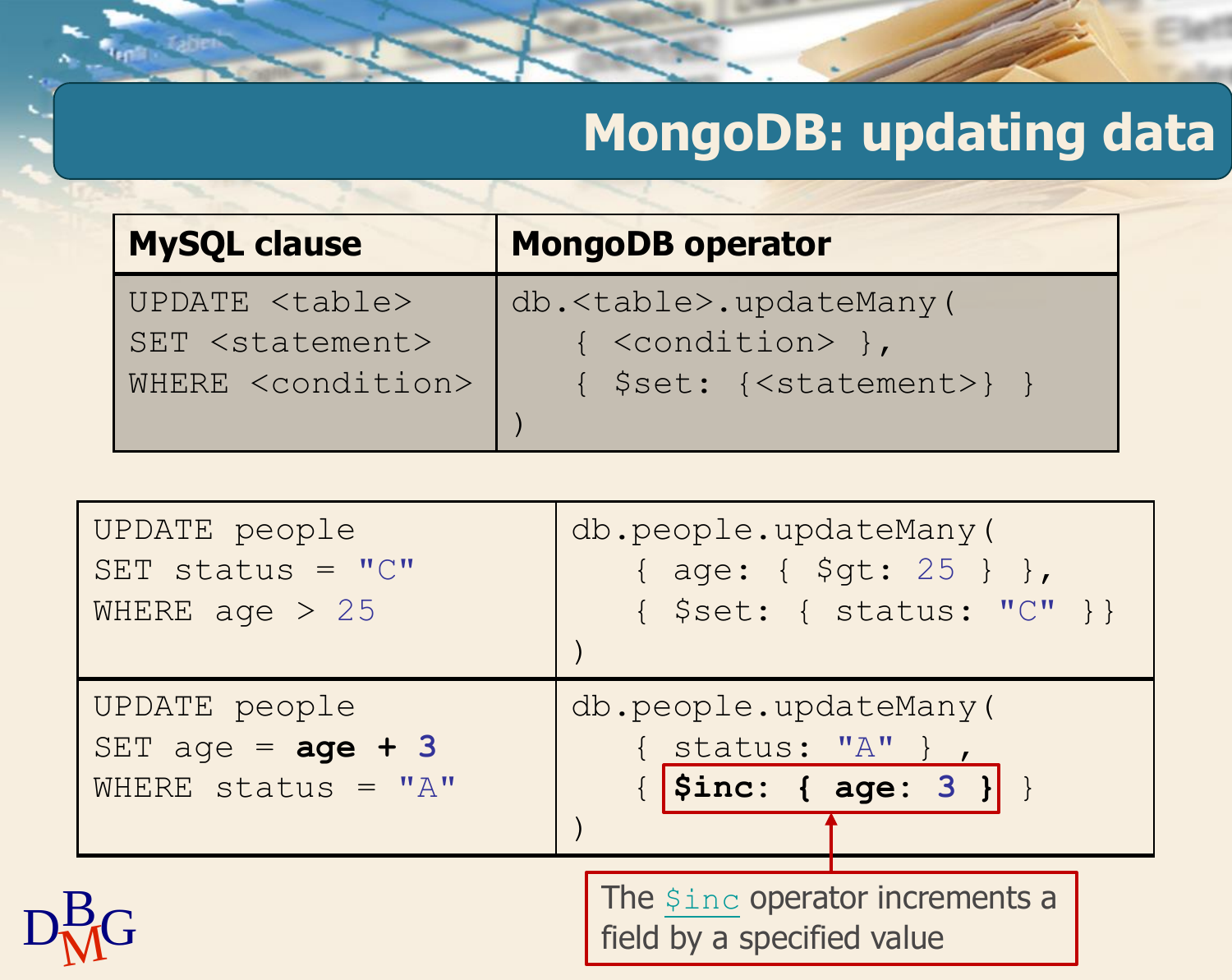### **MongoDB: deleting data**

 $\Sigma$  Delete existing data, in MongoDB corresponds to the deletion of the associated document.

- Conditional delete
- Multiple delete

| <b>MySQL clause</b> | <b>MongoDB operator</b> |
|---------------------|-------------------------|
| DELETE FROM         | deleteMany()            |

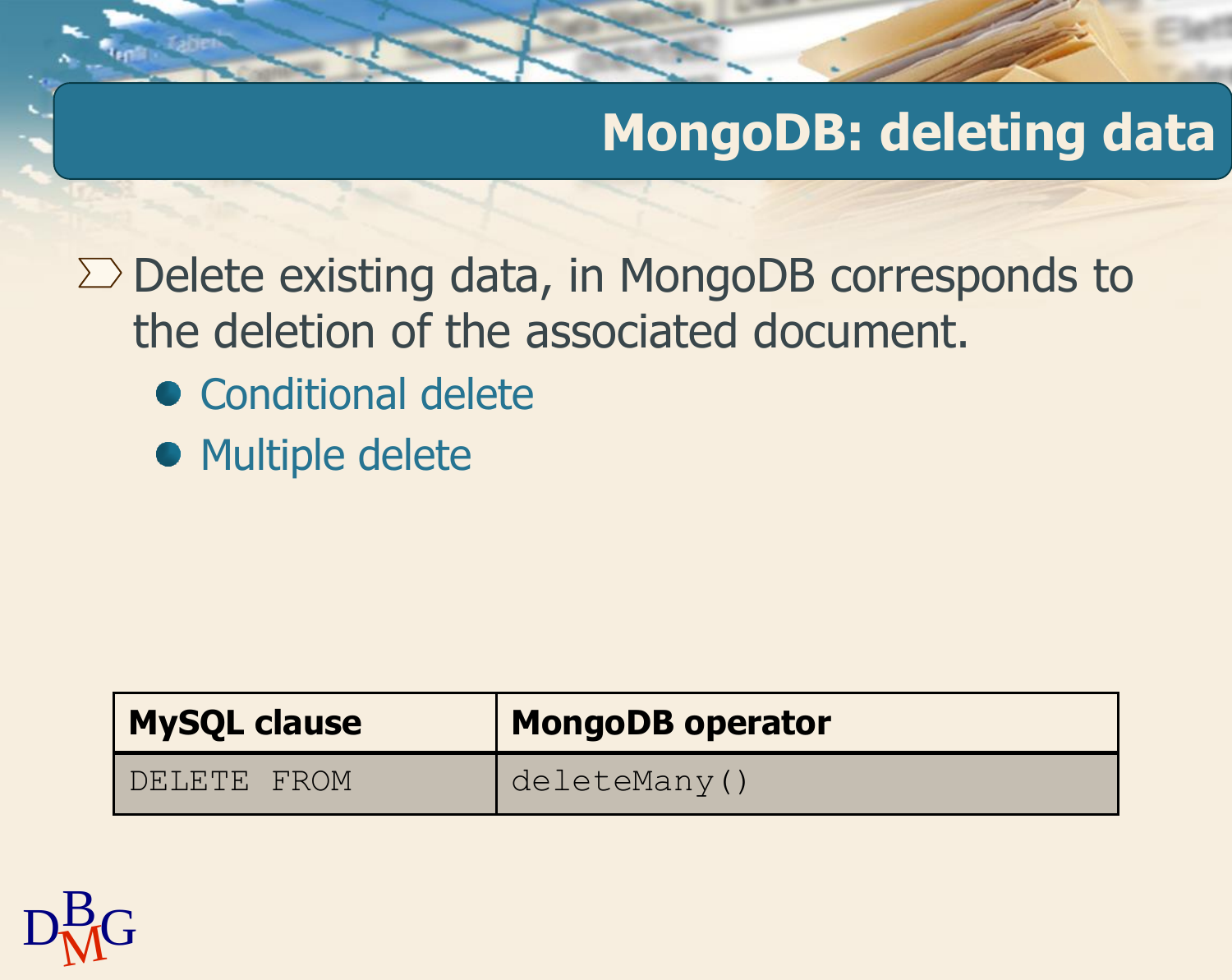# **MongoDB: deleting data**

| <b>MySQL clause</b> | <b>MongoDB operator</b> |
|---------------------|-------------------------|
| DELETE FROM         | deleteMany()            |

| DELETE FROM people   | db.people.deleteMany( |
|----------------------|-----------------------|
| WHERE status = $"D"$ | Status: "D"           |
|                      |                       |

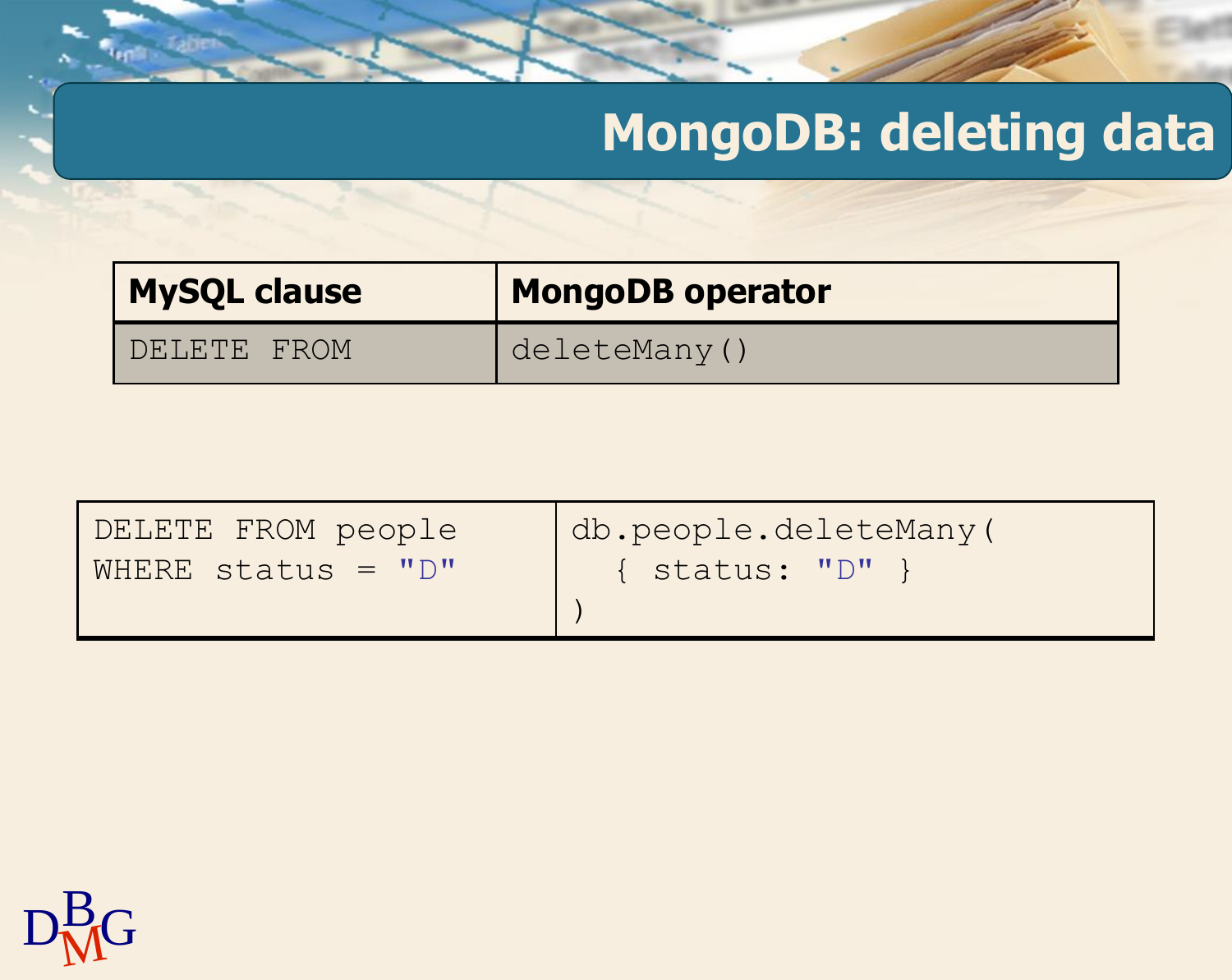# **MongoDB: deleting data**

| <b>MySQL clause</b> | <b>MongoDB operator</b> |
|---------------------|-------------------------|
| DELETE FROM         | deleteMany()            |

| DELETE FROM people | db.people.deleteMany(      |
|--------------------|----------------------------|
| WHERE status = "D" | $\{$ status: " $D"$ }      |
| DELETE FROM people | $db.people.deleteMany({})$ |

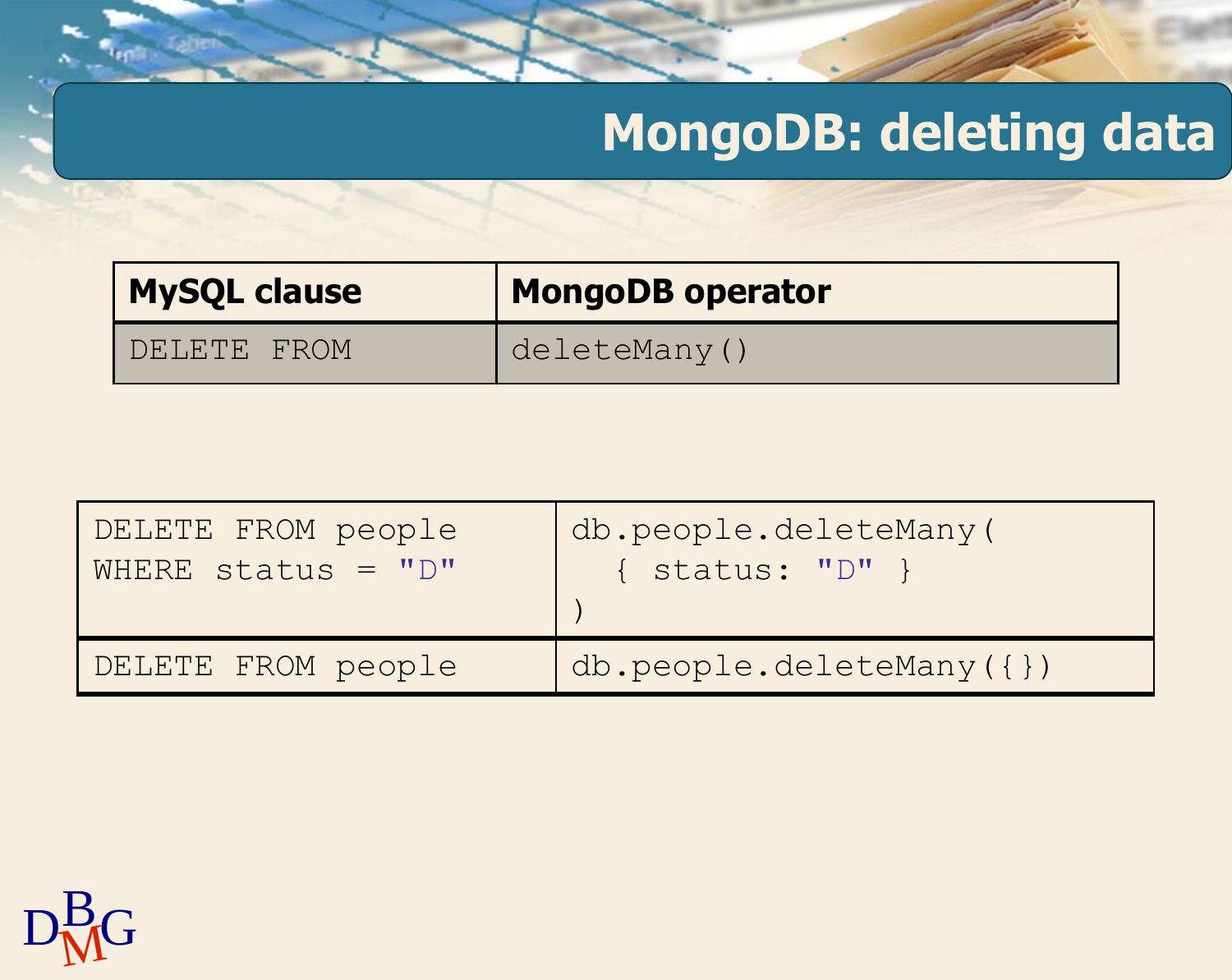

### **MongoDB**

#### **Operational and design features**

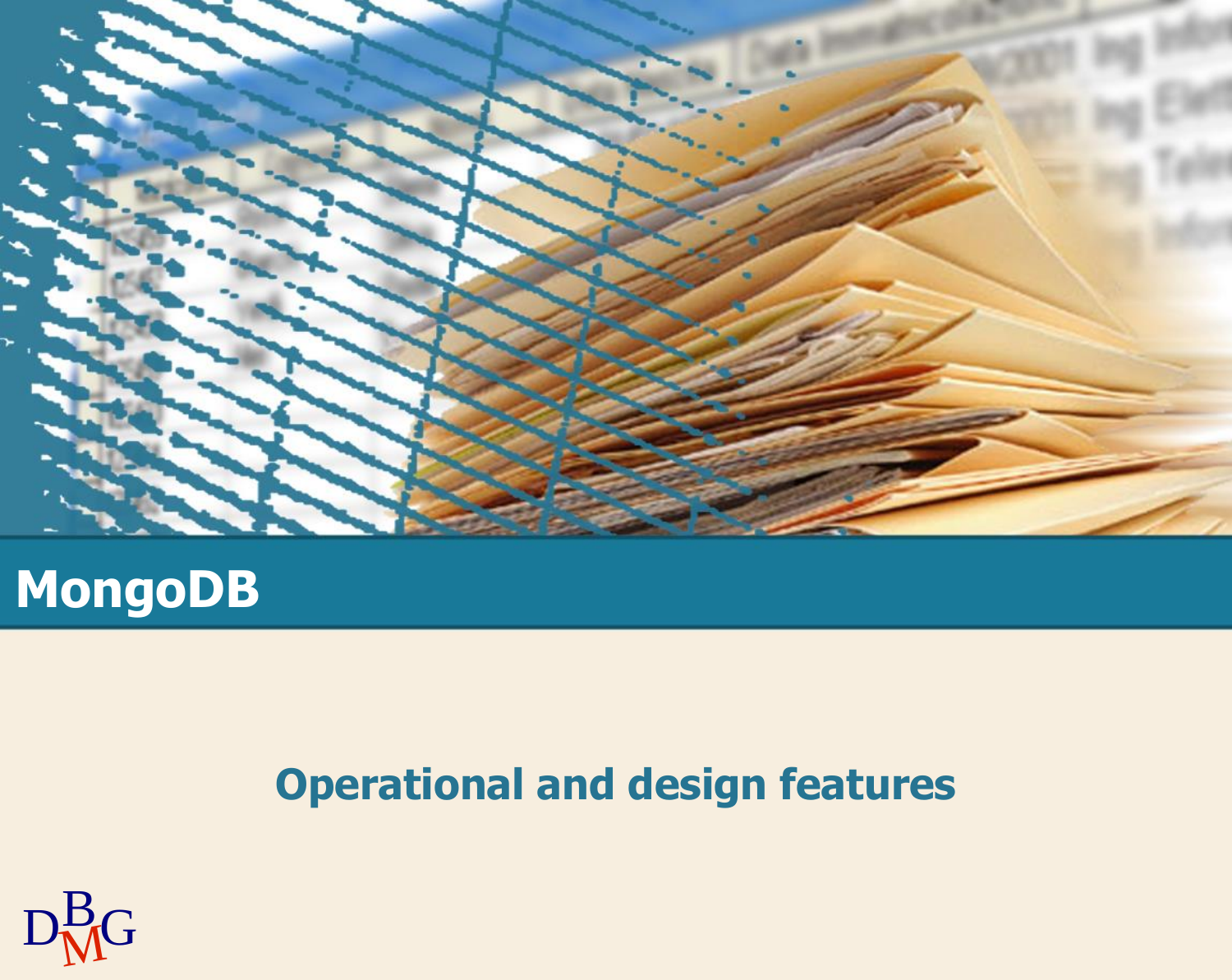

### **MongoDB**

#### **Transactions and sharding**

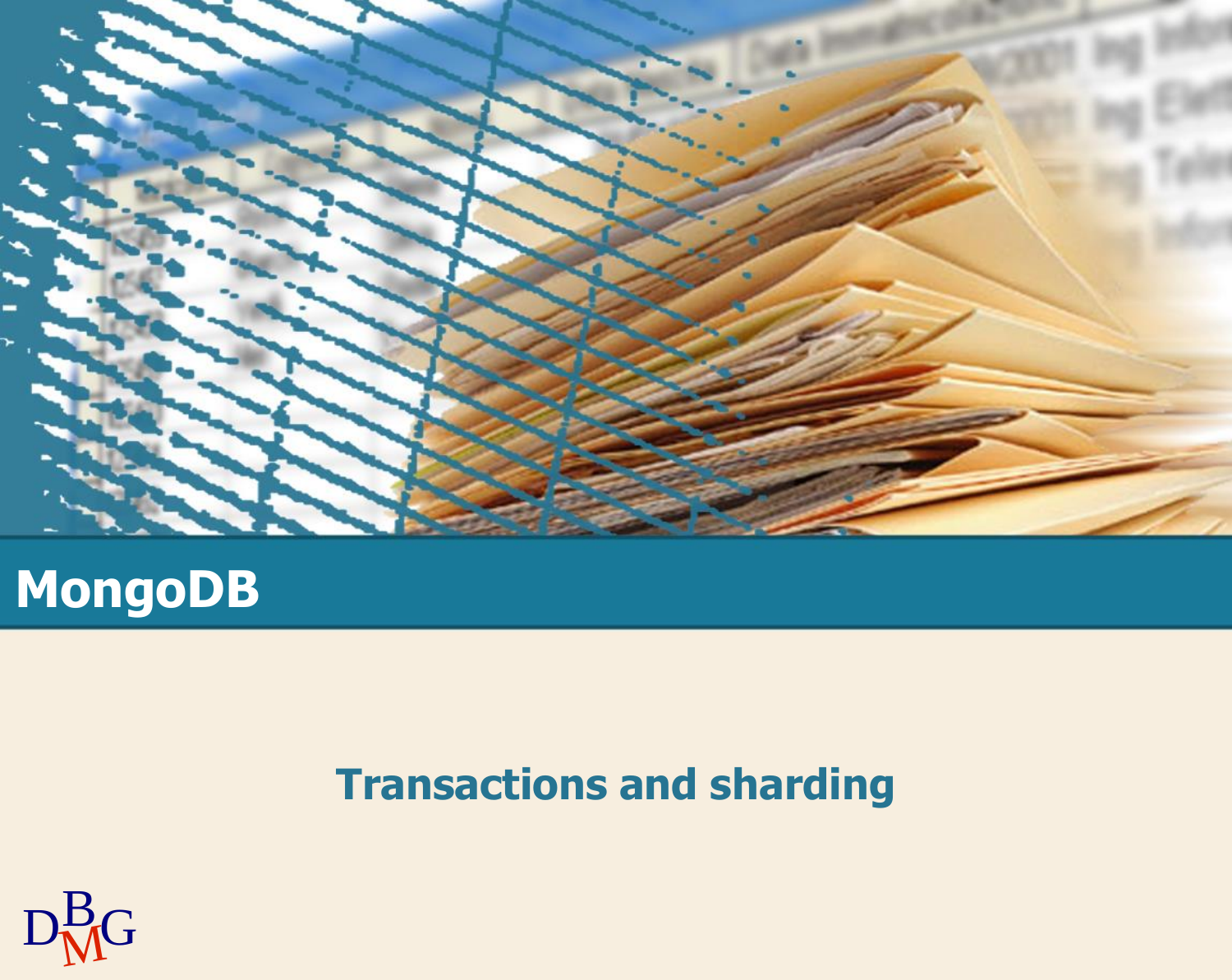MongoDB did not support **multi-document transactions** 

#### **ACID** properties only at the **document level**

You can use **embedded documents** and arrays to capture **relationships** between data in a single document structure instead of normalizing across multiple documents and collections Single-document atomicity obviates the need for multi-document transactions for many practical use cases.

Since MongoDB 4.0, multi-document **transactions** are supported

- Distributed transactions **across** operations, collections, databases, documents, shards
- "Distributed Transactions" and "Multi-Document Transactions", starting in MongoDB 4.2, the two terms are synonymous.
- This feature impacts on its **efficiency**

In most cases, multi-document transaction incurs a greater **performance cost** over single document writes, and the availability of multi-document transactions should not be a replacement for **effective schema design**.

For many scenarios, the denormalized data model (embedded documents and arrays) will continue to be optimal for your data and use cases. That is, for many scenarios, **modeling your data appropriately will minimize the need for multi-document transactions**.

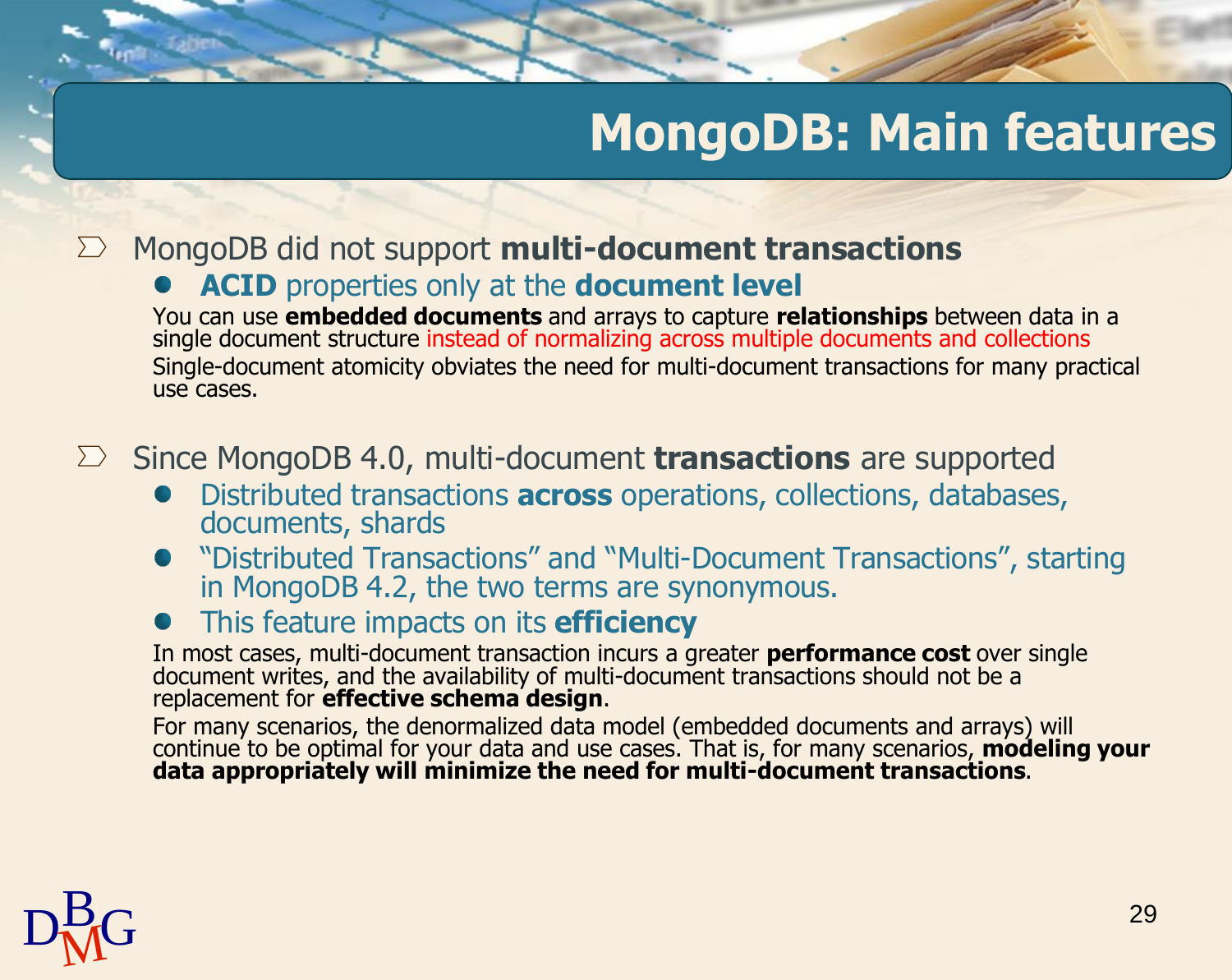#### Horizontal scalability by means of **sharding**

- Each shard contains a subset of the documents
- Pay attention to the **sharding attribute**, as it impacts significantly on the performance of your queries
- Horizontal Scaling involves **dividing** the system dataset and load over  $\sum$ **multiple servers**, adding additional servers to increase capacity as required.
	- While the overall speed or capacity of a single machine may not be high, each machine handles **a subset of the overall workload**, potentially providing better efficiency than a single high-speed high-capacity server.
	- Expanding the capacity of the deployment only requires **adding additional servers as needed**, which can be a **lower overall cost** than high-end hardware for a single machine.
	- The trade off is increased **complexity** in infrastructure and **maintenance** for the deployment.
- Vertical Scaling involves **increasing** the capacity of a **single server**, such as  $\sum$ using a more powerful CPU, adding more RAM, or increasing the amount of storage space.
	- **Limitations** in available technology may restrict a single machine from being sufficiently **powerful** for a given workload.

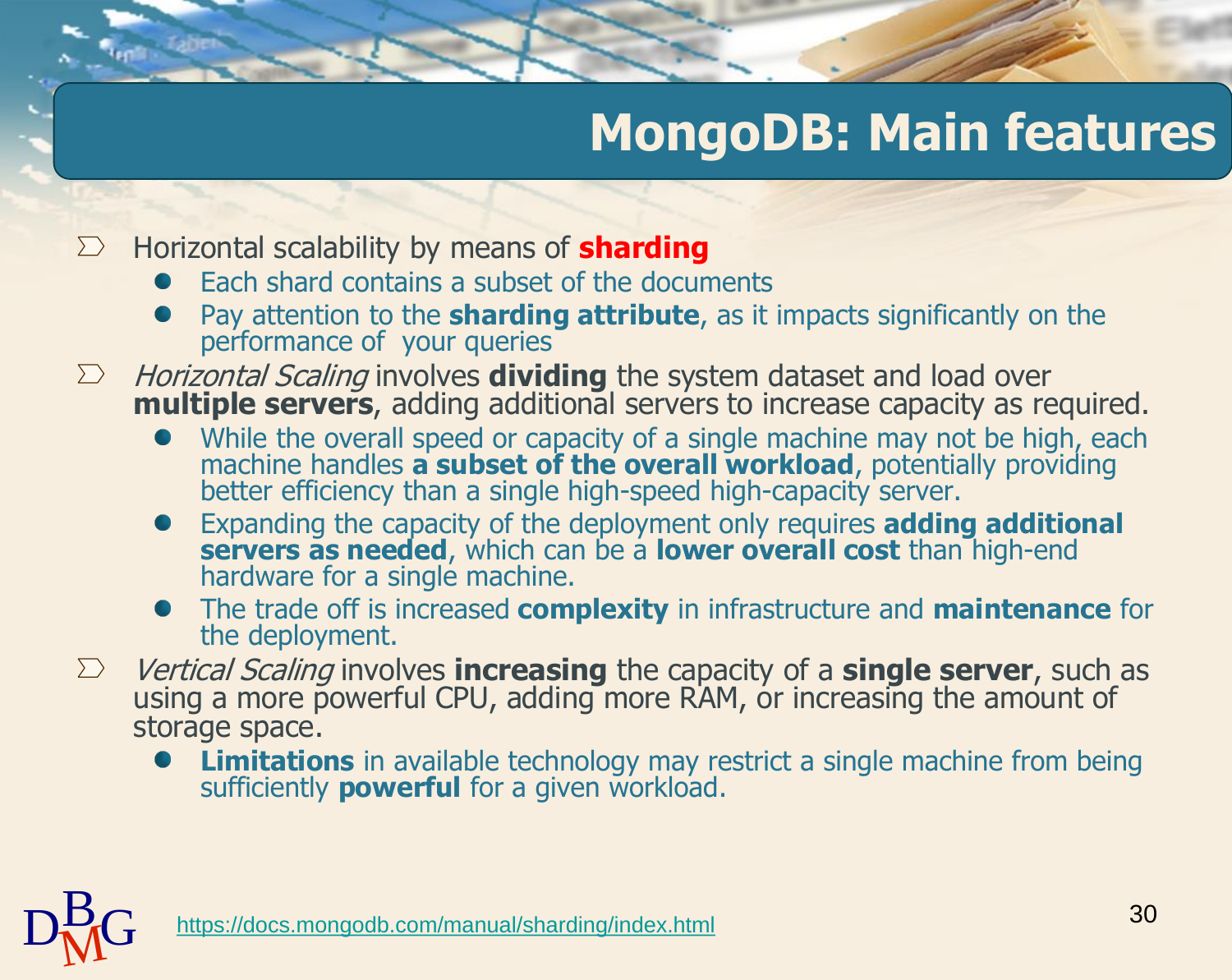- $\sum$  Horizontal scalability by means of **sharding** 
	- $\bullet$  Each shard contains a subset of the documents
	- **P** Pay attention to the **sharding attribute**, as it impacts significantly on the performance of your queries
- MongoDB uses the **shard key** to distribute the **collection**'s documents  $\sum$ across shards.
	- The shard key consists of **a field or fields** that exist in **every document** in the target collection. A sharded collection can have **only one** shard key.
	- The choice of shard key **cannot be changed** after sharding, nor can you unshard a sharded collection.
	- Although you cannot change which field or fields act as the shard key, starting in MongoDB 4.2, you can update a document's **shard key value** (apart from the \_id field). Before MongoDB 4.2, a document's shard key field value is **immutable**.
	- To shard a non-empty collection, the collection must have an **index** that starts with the shard key.
	- The choice of shard key affects the **performance**, efficiency, scalability, and also the **availability** (HA) of a sharded cluster.
	- MongoDB distributes the **read and write** workload across the shards in the sharded cluster, allowing each shard to process a subset of cluster operations.

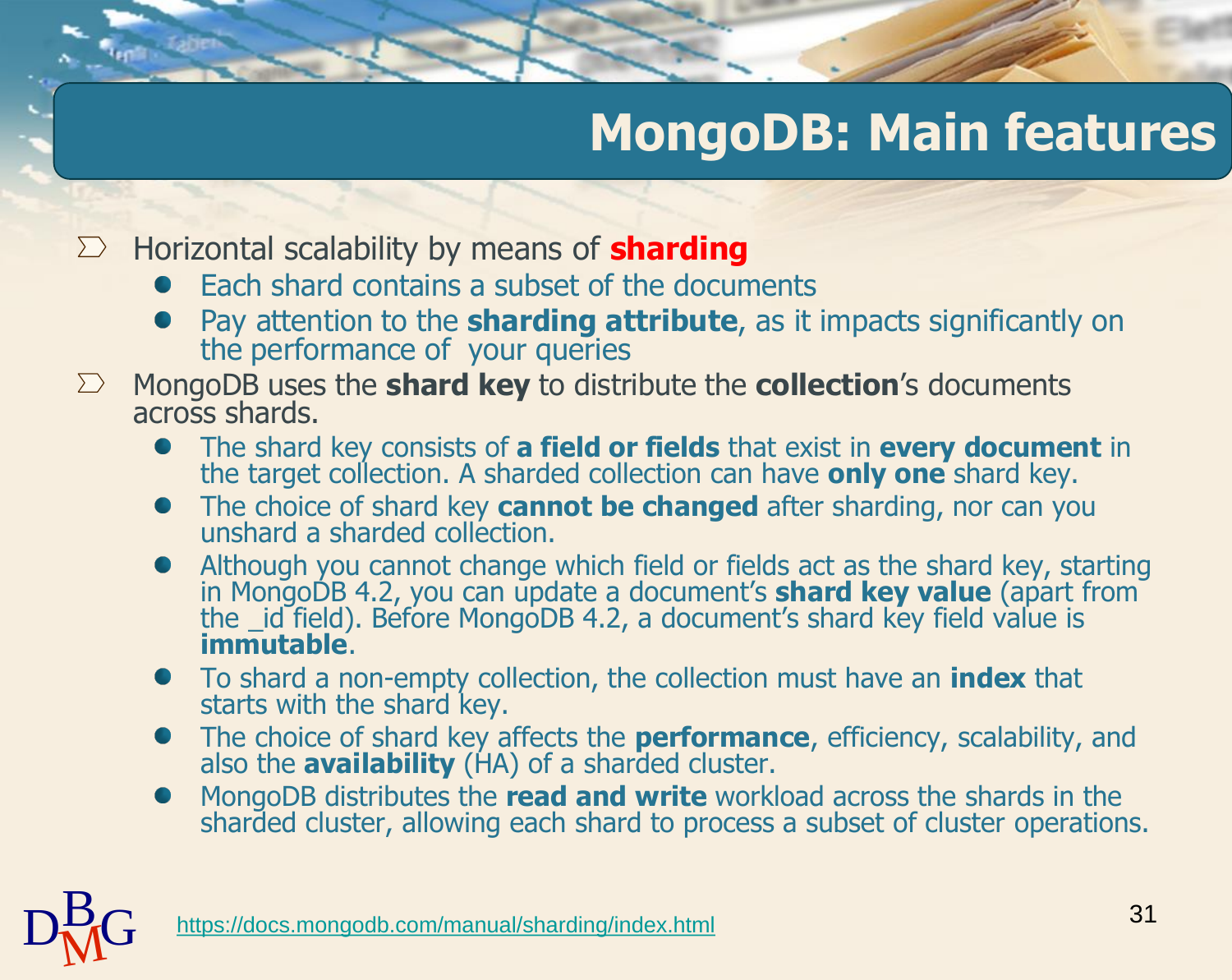Horizontal scalability by means of **sharding**  $\Sigma$  MongoDB uses the **shard key** to distribute the **collection**'s documents across shards.